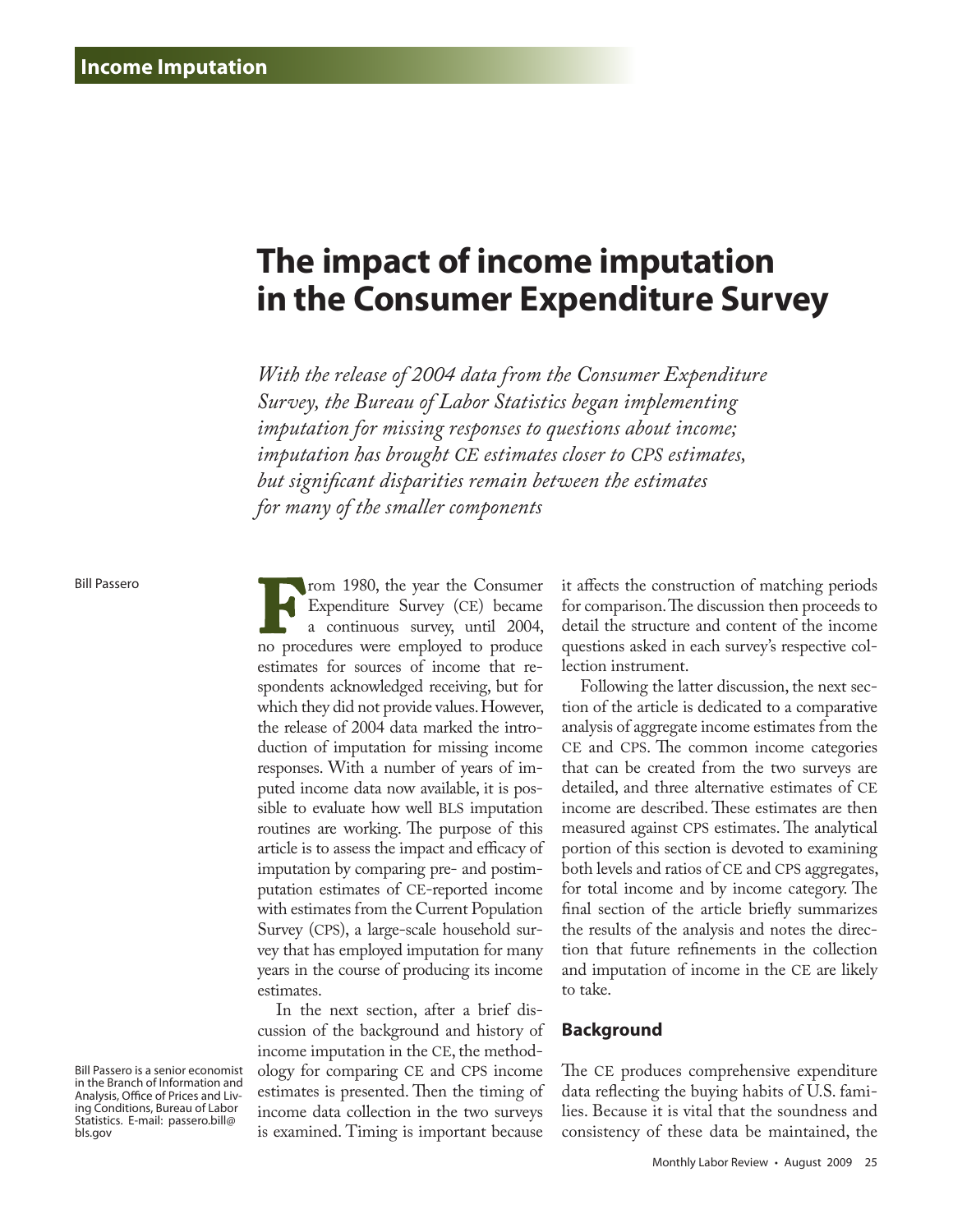BLS conducts regular, thorough comparisons of CE data with expenditure data from other sources, such as the Personal Consumption Expenditures (PCE) component of the National Income and Product Accounts produced by the Bureau of Economic Analysis.<sup>1</sup> But a unique feature of the CE which makes it particularly useful is that, as a household survey, it also collects demographic and socioeconomic characteristics of participants that can be associated with the expenditures they make.

Among these characteristics is family income, one of the most important demographic determinants of consumer spending. Household surveys intent on collecting data on family income, either as their primary interest or as supplementary to their primary interest, often encounter the issue of nonresponse because of the sensitive nature of income data. Respondents frequently feel uncomfortable answering questions about their income or may believe that such questions are an invasion of their personal privacy.

Survey managers have resorted to various methods developed by the statistics community for imputing values to substitute for missing responses. These methods make certain assumptions about the distribution of missing values and the relationship of nonresponse to socioeconomic characteristics of the sample population. To the extent that the procedures violate the mechanisms leading to nonresponse, the resulting imputed values will lead to biased and inconsistent results when used for analytical purposes.

CE managers have become particularly sensitive to these concerns because sampled consumer units<sup>2</sup> report expenditure data that are expected a priori to be highly correlated with income. Consequently, from 1972 to 2003 the CE did not impute for missing income, and CE data releases instead identified sample households as either "complete" or "incomplete" income respondents.<sup>3</sup>

Given the unique requirements that any income imputation procedure would have to satisfy, CE and Census Bureau staff began a systematic search for an appropriate method. Geoffrey Paulin and David Ferraro laid out theoretical and practical issues that would have to be resolved before a method could be selected.<sup>4</sup> Two general methods for performing imputations merited evaluation. Hot-decking was the technique employed by large-scale surveys such as the CPS. This technique imputes missing income values in the sample with values reported by persons in families with a similar set of demographic and socioeconomic characteristics, predetermined to be relevant to the level of income. Paulin and Ferraro eliminated hot-decking as a method for the CE because of the small sample size of that survey.

The second class of methods examined was modelbased imputation, which draws on the work of Roderick Little and Donald Rubin.<sup>5</sup> Each of these methods consists of two parts. The first part involves the creation of a statistical model to predict income values, while the second part is concerned with producing error terms to add to the predicted values, thereby preserving the variance of the distribution.

To employ a model-based imputation method appropriately, the response mechanism by which the missing income responses came into being had to be determined first. Little and Rubin laid out three mechanisms. In the first, the missing income responses occur completely at random and are not correlated with any characteristics of the respondents. In the second, the missing responses are correlated with characteristics of the respondents, excluding income. In the final method, the missing responses are correlated with both characteristics of the respondents and the level of income.

In addition, two operational modeling questions had to be answered: first, would income imputation be done at the consumer unit level or at the individual member level within each consumer unit? and second, would imputation be done for total income or for each of the component items of total income?

After researching these questions, Paulin and Ferraro concluded that the second response mechanism, wherein nonresponse is correlated with respondent characteristics only, would be tested first. This testing would then be aimed toward (1) imputation at the consumer unit level, which would avoid complications introduced by interactions involving work decisions between members, and (2) individual components of income, which would provide more information for researchers and allow for differences in model specification and parameter estimates between items.

Finally, Paulin and Ferraro addressed the question of whether expenditures were useful in predicting income and, therefore, should be included in modeling. Testing also would confirm retrospectively whether past reluctance to impute with methods that did not account for expenditures was justified. Paulin and Ferraro found that both total expenditures and expenditures for selected subaggregations of items demonstrated predictive power.

While research continued into the appropriate method for imputing income in the CE, changes were made in the collection instruments in 2001 to improve the reporting of income. Bracketing questions were added to the survey to follow the initial questions. The bracketing questions asked for the amount received for each source of income a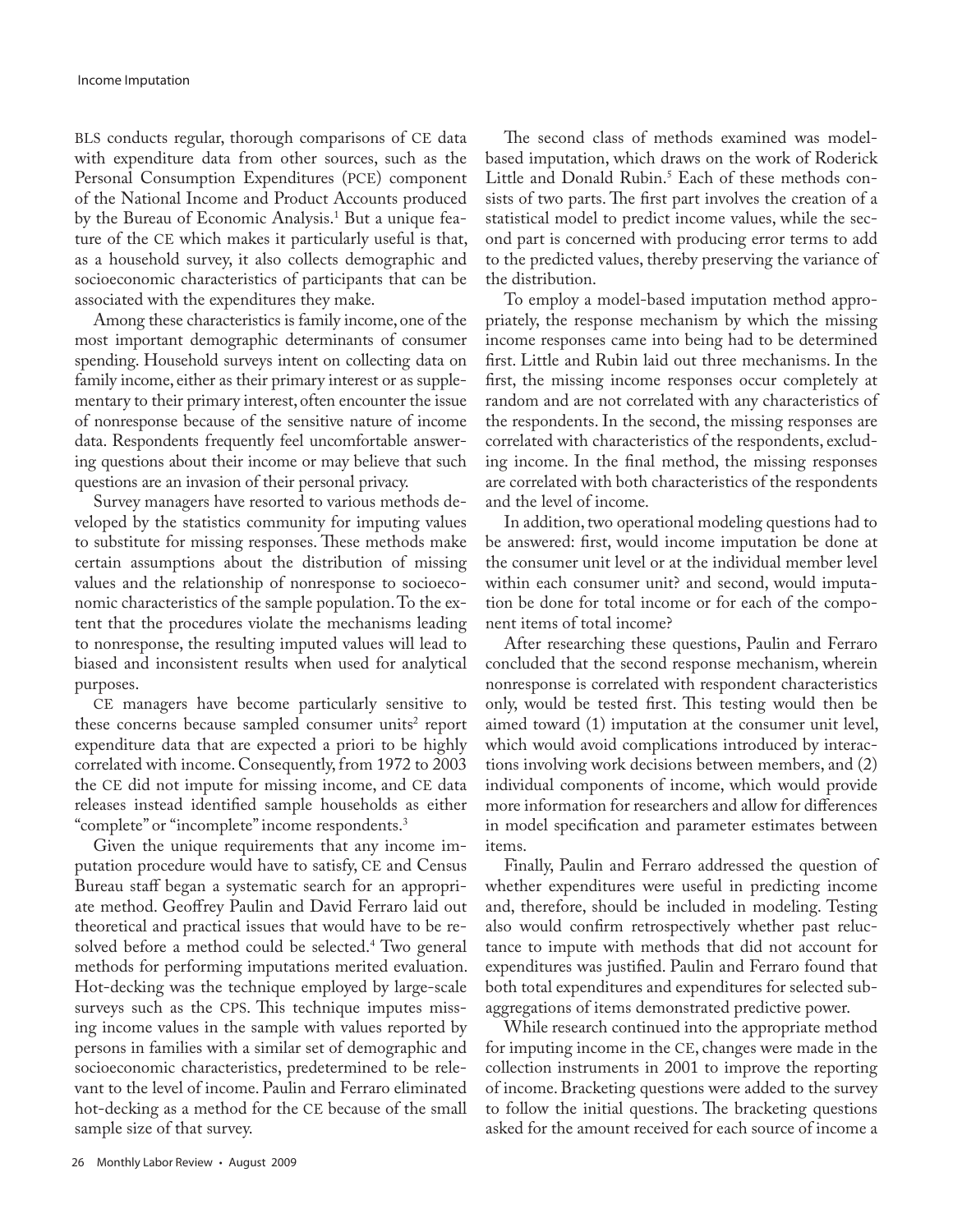respondent indicated that the consumer unit had received. Thus, if a respondent initially refused to report his or her income or did not know the amount received, the bracketing questions probed to determine whether the respondent would select a range that best reflected the amount received. The responses to the bracketing questions added a layer of complexity to the task of choosing an imputation method.

Once the research was completed, it was determined that the method chosen for the CE would be a regression-based procedure that would preserve both means and variances for each source of income. The process would produce five imputed values for each missing observation. The first step would be to run a regression to obtain coefficients to use in creating imputed values. Random noise would then be added to each coefficient, and the resulting "shocked" coefficient used to estimate an imputed value. Additional noise would be added to the estimated values to ensure that consumer units with similar demographic characteristics would not receive similar imputed incomes. After the five imputed values were created for each missing value, an estimate representing the mean of those five values would be calculated. Reported specific values would be retained as is. If a respondent reported a certain bracket within which his or her income fell, the imputed values would have to fall within the range defined for that bracket.

In a small number of instances, a consumer unit might report not receiving income from any source. In such an extremely unlikely situation, the income imputation procedure would be run with an additional step: a logistic regression based on the characteristics of the consumer unit, such as whether he or she was retired or was a student, would be run first to impute a receipt status (yes or no) for each source of income. For those sources of income that a consumer unit was imputed to have received, the model would be run to produce imputed income values.

### **Data collection**

The introduction of imputed income in data released from the 2004 CE permits the same kind of comparisons between the CE and other sources that have been made in the past for expenditure items. In fact, by comparing the CE income estimates with those from another established source of income data over a period covering pre- and postimputation years, one can measure both the impact of imputation on the relationship of aggregate CE income to the independent source and the efficacy and quality of the imputation method in producing those estimates. For

this study, CE income data are compared with similar data from the CPS for the 2002–06 period.

Comparisons of mean or aggregate pretax income between the CE and the CPS have been a staple feature of BLS publications for almost 20 years.<sup>6</sup> Almost all these published comparisons were based on CE data before imputation and CPS data that included imputed values. Income estimates for the CE are from its Interview Survey component, while the Annual Social and Economic Supplement (ASEC) is the source of CPS income data for comparison in this study.

The difference in timing of the collection of income data between the CE and the CPS poses challenges in constructing matching periods for comparison purposes. The Interview Survey is designed to collect one year's worth of expenditure data from sample units. This is done through five interviews, the first interview for bounding purposes only and the remaining four interviews conducted at 3 month intervals, thereby collecting expenditure data for 12 months. The Interview Survey uses a rotating design whereby sample units are introduced every month (replacing other units that have completed their participation in the survey.) Income data are collected during the second and fifth interviews, covering the 12 months prior to the month of the current interview. Thus, a consumer unit undergoing the second interview in June 2007 would report wage income received from June 2006 through May 2007.

The ASEC is conducted annually in March, although a limited number of eligible households are interviewed in February and April. The survey collects data on the previous calendar year's income from all sources. Thus, households completing the ASEC in March 2007 report income for the 2006 calendar year. Conducting the ASEC in March is believed to provide better income data, because most households would either be in the process of completing or have just completed preparing tax returns and therefore would be more likely to remember income sources and amounts.

Although the structure and wording of income questions are similar in the CE and the CPS, there are major differences that can affect the estimates. In the CE, the respondent is asked to report the amount received from earned income, Social Security, Railroad Retirement, and Supplemental Security Income individually for each consumer unit member aged 14 years and older. For each of the remaining sources of income, the respondent reports the amount received by the consumer unit as a whole. In comparison, in the ASEC the respondent is directed to report individually the amount received for each source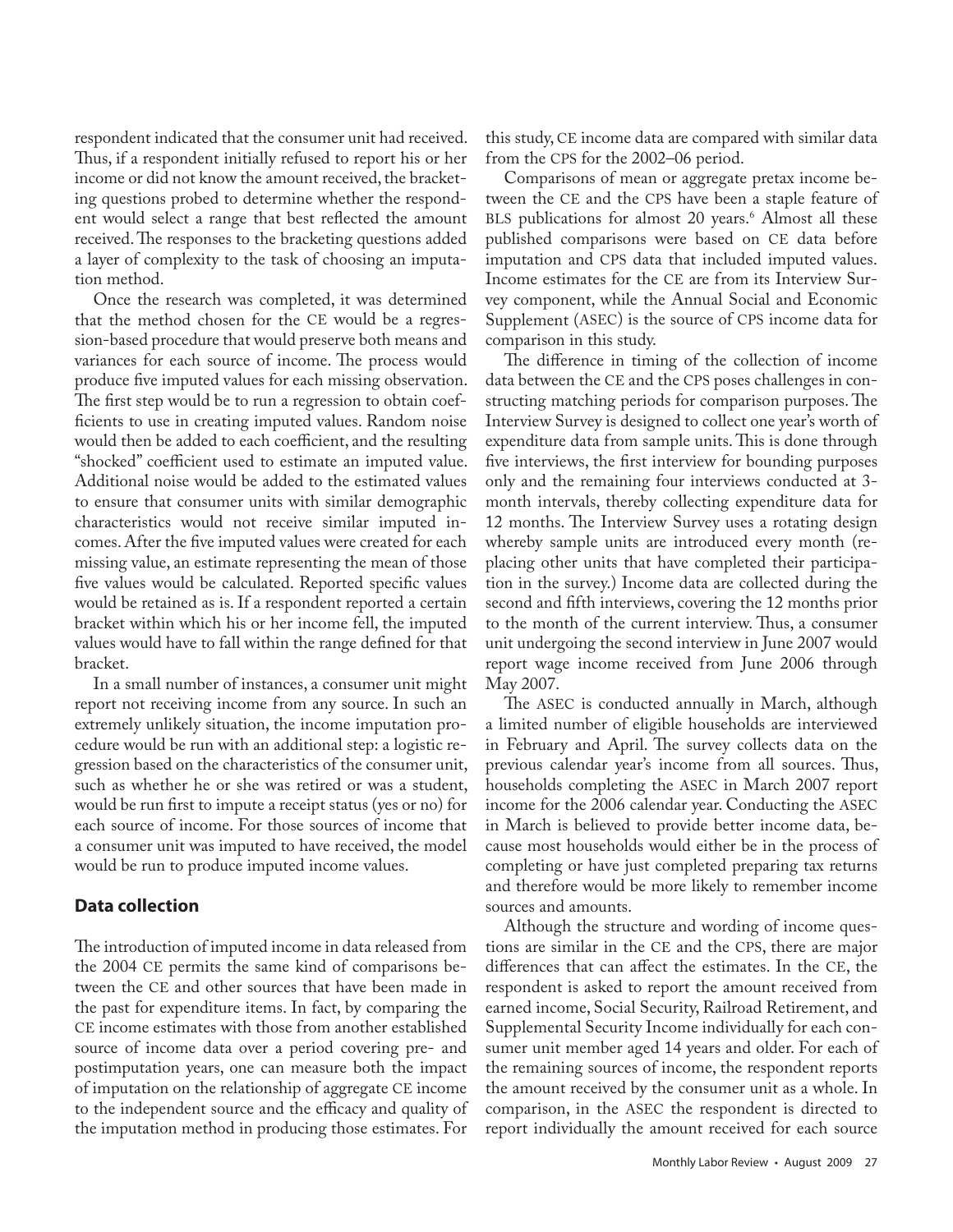of income by each household member 15 years or older. Regarding income reference periods, the CE respondent is asked about the amount received over the last 12 months for each source of income, with the exception of Social Security and Railroad Retirement income, for which the respondent reports the amount of the last payment received. If the respondent either refuses to answer or does not know the amount received for any of these sources, he or she is shown a card with ranges or brackets of income and then is asked to report which bracket best reflects the amount received. In the ASEC, respondents are asked to report the amount received over the calendar year. If they find that a year is too big a time span over which they can exercise recall, they are allowed to report for shorter periods. The periodicity of their response is asked if necessary.

# **Sources of income**

With respect to the contents of the income questions, and using the CE questions as a basis for comparison, one readily sees that it is natural to consider earned income first, because it is by far the largest contributor to total income. The questionnaire in the Interview Survey asks the amount each eligible member of the consumer unit received in wages and salaries (including commissions, tips, allowances, Armed Forces pay, severance pay, teaching fellowships, and the like) for all jobs. The Interview Survey also collects data in a separate question on income or losses after expenses from each consumer unit member's unincorporated nonfarm business, partnership, or professional practice, as well as income or losses from the consumer unit's own farm. The ASEC asks for earnings, including tips, bonuses, overtime pay, and commissions, from the employer for whom the member worked longest during the calendar year. Such earnings can be wage and salary income, net income (or loss) from nonfarm self-employment, or net income (or loss) from farm self-employment. Three followup questions probe for earnings from other employers, other nonfarm businesses, and other farms. Severance pay and military allotments are included in earnings, and questions on these topics are asked in combination with questions on other miscellaneous sources of income after the questions for all other specific income categories have been asked.

The CE probes for amounts of Social Security and Railroad Retirement income received. These amounts include survivor and disability insurance payments, as well as retirement benefits. The ASEC asks separate questions about Social Security income and Railroad Retirement income. Data on Social Security income are obtained from a question on payments received by the household member directly or on behalf of children under age 19 in the household. Data on Railroad Retirement income are collected in questions covering three broad categories of income for which an individual may be eligible under the program: pension or retirement income, survivor benefits, and income related to a health condition or disability.

Supplemental Security Income (SSI) is one of the few sources of income for which the CE and ASEC questions are essentially the same. Both surveys ask for the amount of SSI received from all government sources. Questions collecting data on interest income in the CE and ASEC also are quite similar. The only difference is in the potential sources of interest income referenced in the questions. The Interview Survey probes for interest from bank accounts, money market funds, certificates of deposit, or bonds, whereas the ASEC uses three questions that specifically screen for whether any members of the household have received any interest from money market funds, interestearning checking accounts, savings accounts, cashed savings bonds, treasury notes, individual retirement accounts (IRAs), certificates of deposit, or other investments that pay interest.

In one of its questions, the CE queries respondents for amounts of regular income from dividends, trusts, estates, or royalties. The types of income cited in this question also are found in a number of places in the ASEC questionnaire. One question is specifically directed toward dividends from stocks and mutual funds. Data on receipts from estates or trusts are collected in two places. The first is as a source of survivor benefits, the second as a class of property income. Data on net royalty income also are collected in the latter question.

Data on pension and annuity income, whether due to retirement, due to disability, or as a survivor, are collected through one question in the CE Interview Survey. Sources specified for such income are private companies, the military, government, IRAs, and Keogh plans. As mentioned earlier with regard to Railroad Retirement income, the ASEC inquires about retirement and pension income, survivor benefits, and disability income in separate questions. The question about retirement and pension income refers to all such income from a previous employer or union, or any other type of retirement income from sources other than Social Security or veterans' benefits. With the exception of retirement income from Railroad Retirement, the income data collected here conceptually match CE counterpart data.

The ASEC query on survivor benefits also mentions widows' pensions, insurance annuities, and other survivor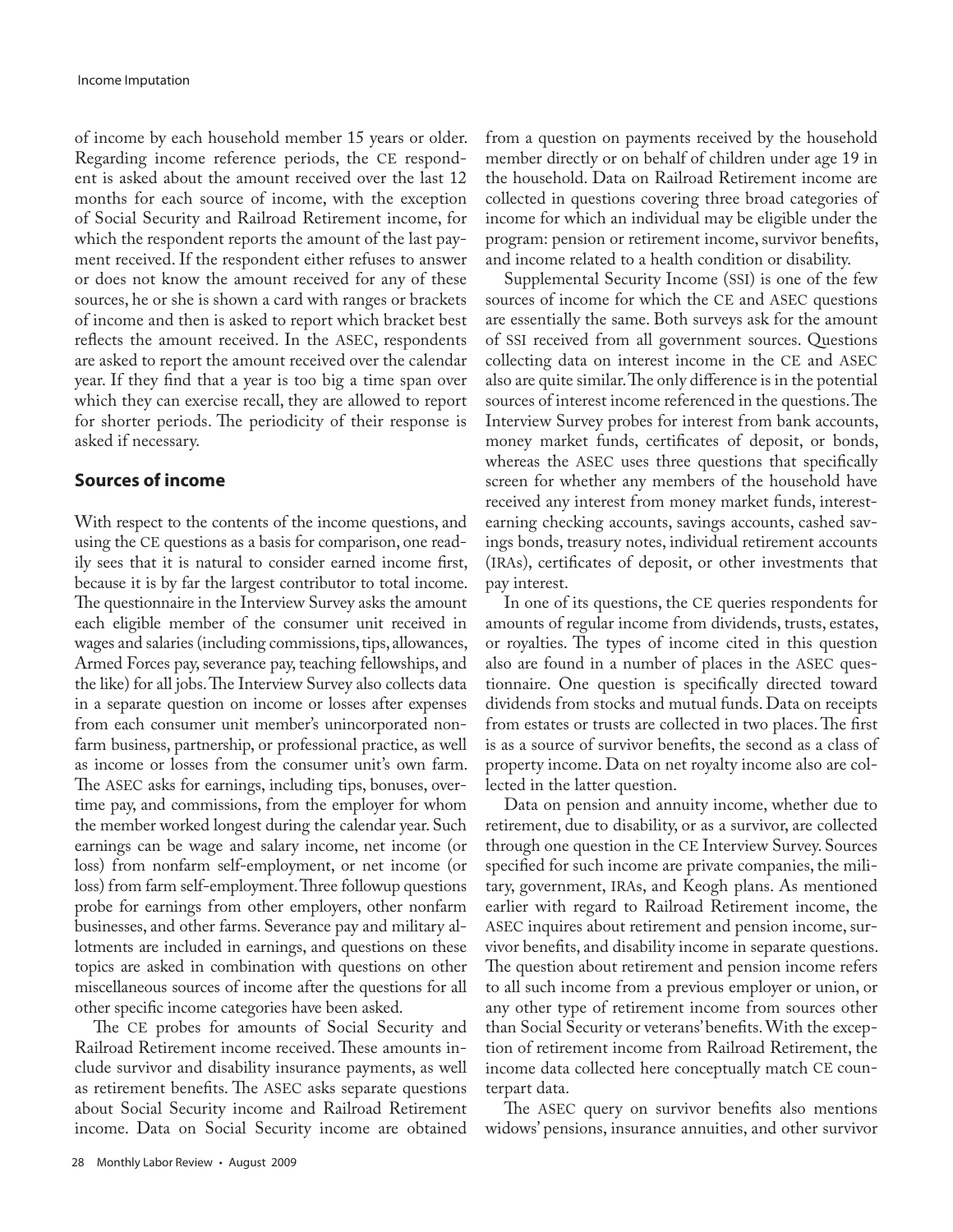benefits (other than Social Security or veterans' benefits). Income from survivor pensions from private companies; unions; Federal, State, and local governments; and the military are reported here. The ASEC questions concerning income related to a health condition or disability identify many of the same sources that are listed for survivor benefits, such as companies, unions, government at all levels, and the military. Finally, though not explicitly stated in the question, income received from foreign government pensions is offered as an example of one of the types of income the miscellaneous income question at the end of the ASEC is designed to capture.

Unemployment compensation and supplemental unemployment compensation are other sources of income cited in the CE Interview Survey questionnaire. The ASEC poses three separate questions on unemployment compensation. One asks for the amount of State or Federal unemployment compensation, the second probes for income from supplemental unemployment benefits, and the third focuses on union unemployment or strike benefits.

The CE asks respondents to combine income received from worker's compensation or veteran's benefits, including the GI bill, but excluding military retirement benefits, in one report. Worker's compensation is surveyed in a distinct question in the ASEC, but the question also covers any other payments made as a result of a job-related injury or illness. Worker's compensation benefits, including benefits for black lung disease, also are reported in the aforementioned ASEC questions on survivor benefits and disability income. The receipt of veterans' benefit payments warrants its own question in the ASEC, but not in the CE.

Another question in the CE Interview instrument pertains to income received as public assistance or welfare. In 2002, the questionnaire used Aid to Families with Dependent Children and grants from Job Corps as examples of such assistance. In subsequent years, the questionnaire was revised to refer specifically to cash assistance from any State or local government welfare program, such as Temporary Assistance to Needy Families, or short-term emergency help. The main question that seeks this information in the ASEC probes for cash assistance received from a State or county welfare program (with the name of a representative State program added as an example), either directly or on behalf of children in the household. The miscellaneous-income question at the end of the ASEC lists welfare, emergency assistance, and other shortterm cash assistance as examples of the types of income to be reported.

Two questions in the CE Interview Survey instrument

cover any net income or loss from any type of rental of rooms or living units. The first question is directed toward collecting data on net income or loss from roomers or boarders; the second focuses on ascertaining data on net income or loss received from other rental units. The property income question in the ASEC, which was heretofore mentioned as a source for trust/estate and royalty income, also seeks information on net income or loss from rental property and receipts from roomers and boarders.

Child support payments not received as a lump sum are an additional component of income found in the CE Interview Survey. A similar question appears in the ASEC.

The CE Interview Survey questionnaire asks about regular income from alimony or other sources, such as income from persons outside the consumer unit. The ASEC splits these sources between two questions, the first referring to alimony payments, the second to regular financial assistance from friends or relatives not living in the household.

Finally, the CE Interview Survey poses a catchall question seeking information about "other" money income. Among the sources from which this other money might have been received, the question lists cash scholarships and fellowships, stipends not based on working, and the care of foster children. All other income from a source not specified in previous questions is to be reported here. The ASEC contains a question requesting information on educational assistance for tuition, fees, books, or living expenses, including Pell Grants. Listed in this question as sources of educational assistance are scholarships and grants, as well as employers, friends, and relatives living outside the household. Assistance from any of these sources could be reported in a number of places in the CE. To the extent that a student is receiving regular payments, such payments would be reported as regular income from sources outside the consumer unit. If the assistance is earmarked for a particular educational expense, such as tuition, it could be reported in the educational expenses section of the CE as an expenditure for which reimbursement is received. The miscellaneous-income question at the end of the ASEC encompasses payment for caring for a foster child, as well as any other money income not already covered by earlier questions.

The ASEC is designed to cover the civilian noninstitutional population, plus those military personnel who live with at least one other civilian adult, on or off base. The CE also is designed to represent the civilian noninstitutional population, plus a portion of the institutional population: residents of boarding houses; those living in student or worker housing facilities, such as college dormitories;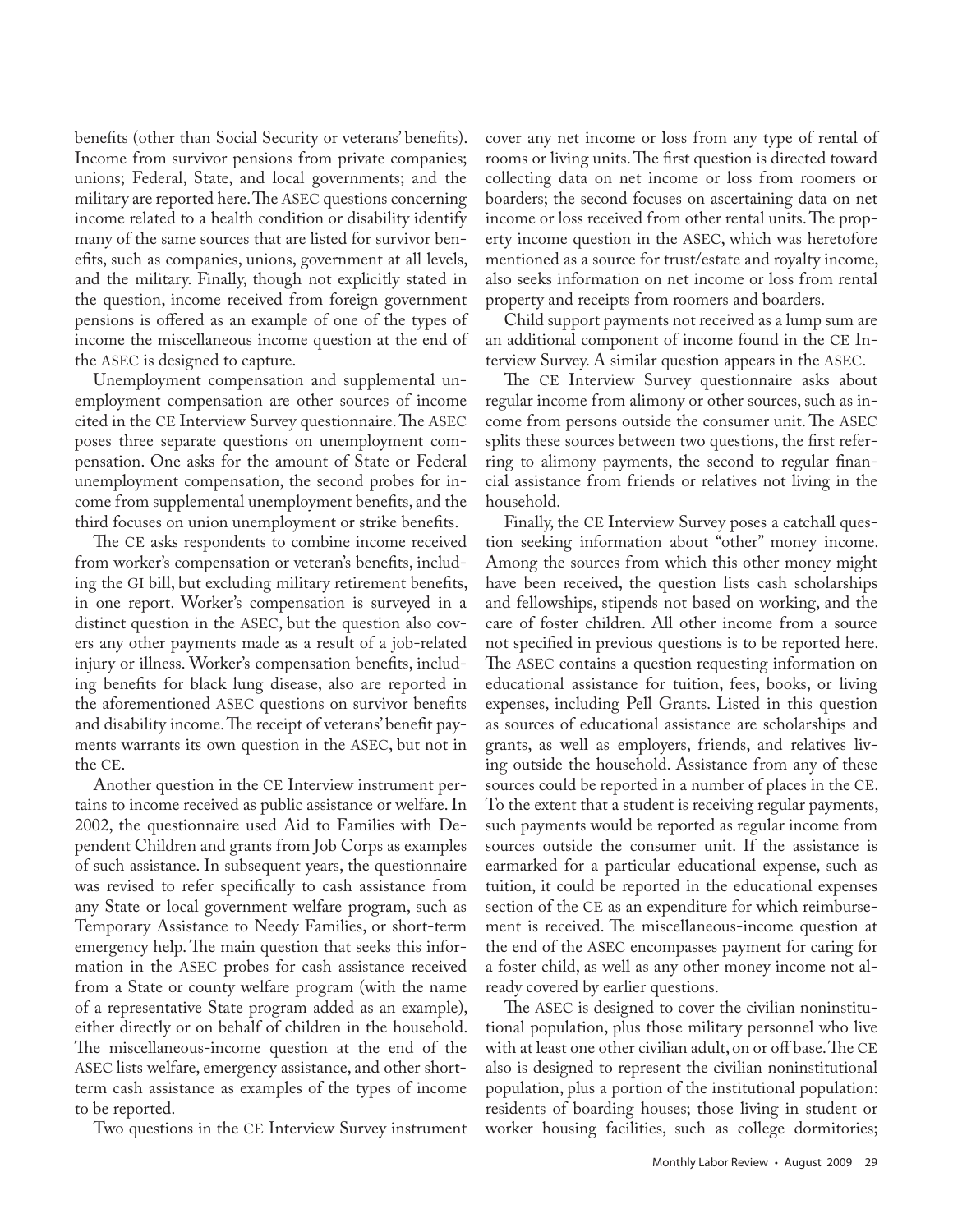staff units in hospitals or in homes for the aged, infirm, or needy; and those residing in permanent living quarters in hotels, motels, or mobile home parks. Nursing home residents are excluded, as are military personnel living on base. Off-base military personnel are included.

## **Comparison of CE and CPS income**

*Sources and timeframes.* ASEC income data used in this article are derived from an unpublished Census table titled "In-House Table 8. Income Allocation by Income Source," which the CPS produces annually for its internal use. For each source of income, the table shows the number of persons 15 years and older (in thousands) who receive income from that source and the mean amount of income they receive. Both those directly reporting income and those for which allocation is done are covered. In Census parlance, allocation is the equivalent of imputation in the CE. The means and numbers of persons reporting each source of income are multiplied together to obtain aggregate income.

The income categories shown here are the most detailed that can be constructed from the types of income provided in table 8 from the ASEC and the income Universal Classification Codes from the CE. 7 Total aggregate income is composed of the following categories: wage and salary income; net nonfarm self-employment income; net farm self-employment income; unemployment compensation; workers' compensation (including compensation for black lung disease) and veterans' benefits; Social Security and Railroad Retirement income; Supplemental Security Income; public assistance; pensions and annuities; interest; dividends, rents, royalties, and estates and trusts; child support; and accident and temporary insurance, educational assistance, alimony, financial assistance, and other income not elsewhere classified.

As noted earlier, annual estimates of income for the CPS match the calendar year, while the annual estimates of income for the CE Interview Survey cover the year prior to the month of interview. Thus, a major issue in comparing CE and CPS income estimates is determining how to select consumer units for inclusion in the analysis. After due consideration, three estimators of CE income were chosen.

The first replicates the method used for producing income estimates in the CE-CPS income comparison tables (and the reference tables) that appear in CE publications.<sup>8</sup> Recall that the CE Interview Survey collects expenditure data for the 3 months prior to the interview month; annual income reported by consumer units in their second

or fifth interview is adjusted to fit the same period. In practice, this means dividing the annual amount by 12, thus creating a monthly amount, and then assigning that amount to each of the 3 months covered by the interview. For example, if a consumer unit reports \$600 of interest income at its second interview in March 2006, this process will assign  $$50 ($600 \div 12$)$  to each of the months from December 2005 through February 2006, the reference period for the interview. Second-interview income is carried forward through the third and fourth interviews before the income data are collected again at the fifth interview. Thus, at its third interview in June 2006, the aforementioned consumer unit would have \$50 of interest income assigned to each of March, April, and May of 2006. The annual CE estimate for any calendar year will be calculated from all income assigned to that year.

Compared with the CPS estimate, the estimate created by this method uses a significant amount of income reported from an earlier period. With 2006 as an example, the first month whose interviews would be used in the CE estimate is February. One-twelfth of the income reported in that interview would be assigned to January. However, the 12-month reference period for reporting would run from February 2005 through January 2006, meaning that 11 months of the reference period would have been outside the calendar year of interest. April 2006 would be the first month in which one-twelfth of the annual income reported would be allocated to a 3-month reference period in which each month would be in 2006 ( January–March). Yet the recall period for income in the April 2006 interviews is April 2005–March 2006, a full 9 months of which still are outside the year of interest.

In fact, the only month whose interviews would span a recall period matching the ASEC calendar year is January of the *next* year. (For calendar-year 2006, interviews conducted in January 2007 would have an annual reference period from January 2006 to December 2006.) This fact forms the basis for the second method of creating CE estimates for comparison with CPS income estimates: only the second and fifth interviews conducted in January of the next year are used to construct the estimate. Although using such interviews would exactly match the period covered by the ASEC, the number of interviews is very small—about one-sixth of the number of interviews conducted in any one quarter. This small number of interviews would be detrimental to the statistical reliability of the estimate, potentially leading to wide annual swings in it, particularly for some of the more thinly reported categories of income.

Because of the conceptual attractiveness of the sec-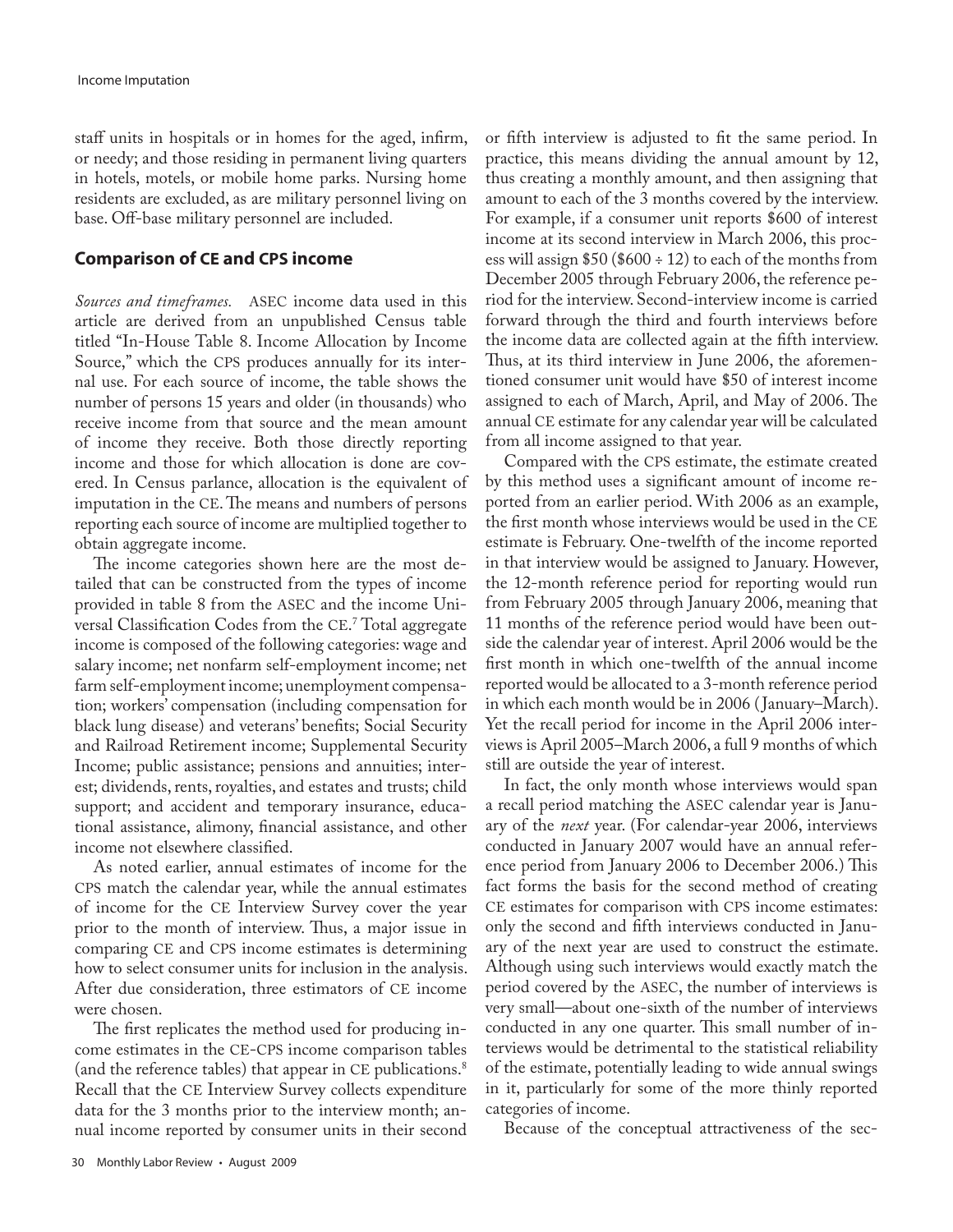ond method in matching the ASEC timeframe, the third method for creating CE estimates essentially expands on the second method. Centering on January interviews, this method adds the second and fifth interviews conducted between October of the previous year and April of the current year, or 3 months before and after January, to expand the number of interviews used in creating the estimate. As a result, one-seventh of the interviews report income earned in the year matching the calendar year. The earliest 12-month period, reported by one-seventh of the interviews, would run from October 1 of the previous year to September 30 of the current year; similarly, another one-seventh of the interviews would cover the latest 12 month period, from April 1 of the current year through March 31 of the next year.

In all three methods, weighting adjustments are made to ensure that the aggregate estimates are representative of the entire population. The adjustments start with the fact that sample units in the CE Interview Survey are assigned population weights such that the sum of the weights for consumer units interviewed in a calendar quarter will equal one national population. Thus, for any month, the sum of the weights of interviewed units will be approximately one-third of the national population and the sum of the weights of units undergoing a particular interview—the second, third, fourth, or fifth—during that month will approximate one-twelfth of the national population.

To obtain a population-weighted estimate of CE income by the first method is straightforward because of the way annual income is mapped to the reference months of each interview. For example, all income assigned to March 2006 would originate in interviews conducted from April through June of 2006. The weights assigned to consumer units interviewed during those 3 months would approximate one national population. Thus, one can calculate a nationally representative estimate of March 2006 income by applying the weights to the income reported. This procedure can be extended to each month of a calendar year, and then a weighted annual estimate for each year can be derived by summing the monthly estimates.

The weighting adjustment for the second method of estimating CE income also is fairly simple and is expanded to apply to the third method. The second method uses the second and fifth interviews in January of a survey year. These interviews represent approximately one-sixth of the interviews conducted in the first quarter of the year; thus, their weights are multiplied by 6 to produce a weighted national estimate. In the third method, the weights for the second and fifth interviews taken over the 7 months from October to April would represent about one-andone-sixth times the national population. Rather than deflate them all equally, it was decided that the weights for units undergoing their second and fifth interviews in the outlying months of October and April would be cut by one-half. This decision would be simple to implement and would assign greater weight to interviews conducted in months closer to the central month of January.

*Results.* The impact of imputation in the CE can be seen in table 1, which shows aggregate incomes, total and by source, from the CE and CPS, along with the ratio of CEto-CPS estimates for the years 2002–06. The CE did not impute for income nonresponse in the first 2 years of this period, so the estimates are based on all reported income, regardless of whether the consumer unit was considered a complete or incomplete income respondent.

Imputation significantly raises CE aggregate income, bringing it into near comparability with CPS estimates. On average, imputation adds about 20 percentage points to the CE/CPS ratio. For the preimputation period of 2002–03, the mean CE/CPS ratio for total aggregate income, taking into account each method for estimating CE income, is about 0.75. The average ratio for the postimputation period of 2004–06 rises to about 0.95.

This increase in the ratio for aggregate income is driven largely by the increase in wage and salary income after imputation in the CE. Wage and salary income accounts for about 80 percent of total CE income and 77 percent of total CPS income over the 2002–06 period. Before imputation, CE aggregate income averages about \$1,650 billion less than CPS aggregate income, with CE wage and salary income trailing CPS wage and salary income by about \$1,123 billion. The CE/CPS ratio for wage and salary income averages about 0.78. After imputation, the gaps between aggregate income and wage and salary income in the CE and CPS narrow to an average of about \$462 billion and \$179 billion, respectively. Wage and salary income for the CE almost matches the CPS estimate, with an average ratio of about 0.97.

Social Security and Railroad Retirement income is the next-largest component of total income in the CE and CPS. The story here is similar to the one for wage and salary income. The mean 2002–03 CE/CPS ratio is somewhat more than 0.80, while the 2004–06 ratio increases to slightly more than 0.95.

Imputation in the CE has a larger impact on the CE/ CPS ratio for nonfarm self-employment income, the thirdlargest contributor to total income, than for any other component of income. In fact, the ratio almost doubles after imputation, going from about 0.63 to a bit more than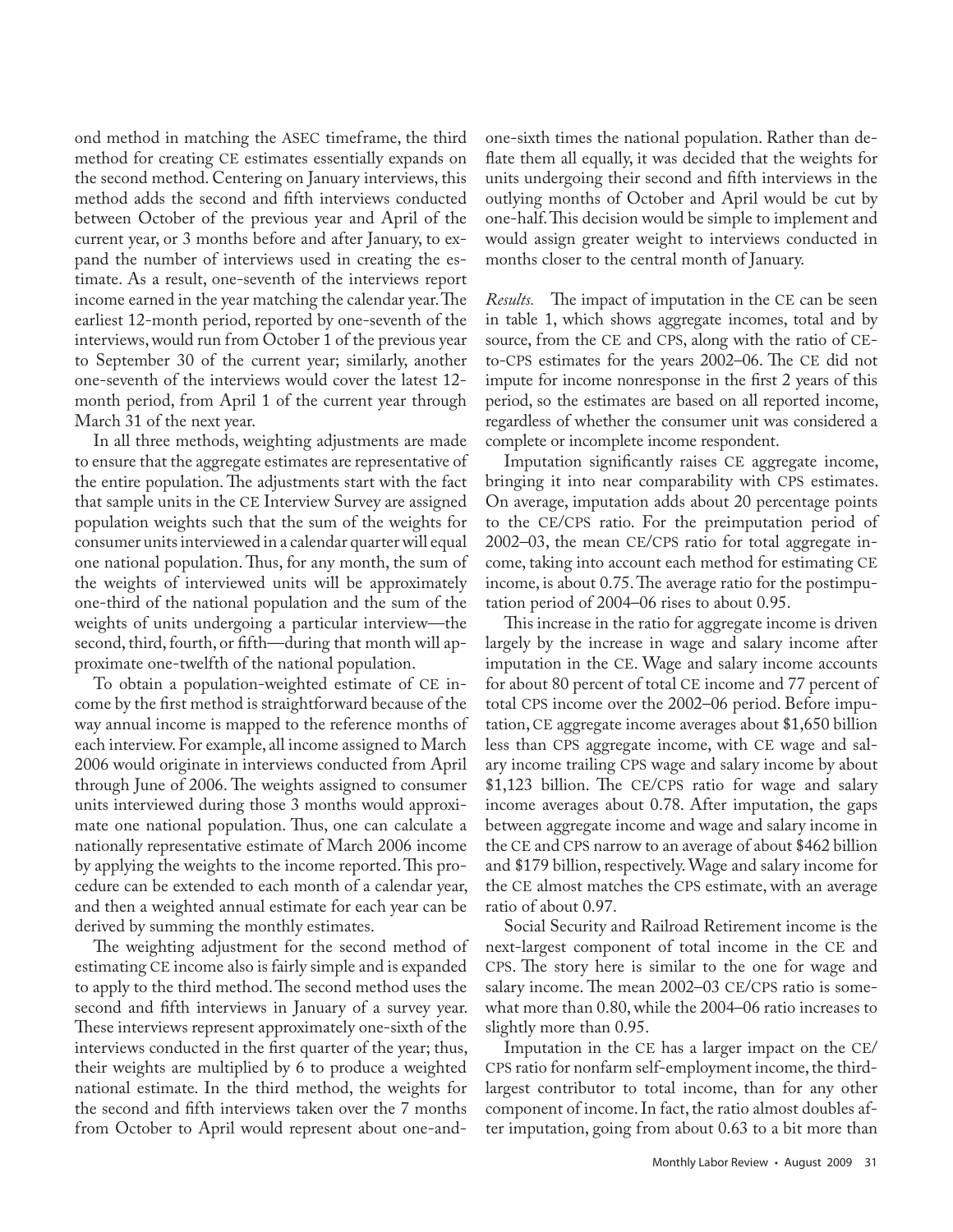**Table 1.**

**Aggregate pretax income and ratios for Current Population Survey (CPS) and for three alternative measures for Consumer Expenditure Survey (CE), by total and source of income, 2002–06**

| [In billions of dollars]                                                           |                                                                                                              |                                  |                                                          |                                   |                                        |                                     |                               |                                  |                                     |                                  |
|------------------------------------------------------------------------------------|--------------------------------------------------------------------------------------------------------------|----------------------------------|----------------------------------------------------------|-----------------------------------|----------------------------------------|-------------------------------------|-------------------------------|----------------------------------|-------------------------------------|----------------------------------|
| Year and survey                                                                    | Total                                                                                                        |                                  | <b>Wage and salary</b>                                   |                                   | <b>Nonfarm</b><br>self-employment      |                                     | Farm<br>self-employment       |                                  | <b>Unemployment</b><br>compensation |                                  |
|                                                                                    | Aggregate                                                                                                    | <b>CE/CPS</b><br>ratio           | <b>Aggregate</b>                                         | <b>CE/CPS</b><br>ratio            | Aggregate                              | <b>CE/CPS</b><br>ratio              | Aggregate                     | <b>CE/CPS</b><br>ratio           | Aggregate                           | <b>CE/CPS</b><br>ratio           |
| 2002<br>CE, reference year 2002<br>CE, October 2002-April 2003                     | \$6,515.7<br>4,629.0<br>4,858.1<br>4,838.7                                                                   | $\cdots$<br>71.0<br>74.6<br>74.3 | \$5,078.4<br>3,736.3<br>3,880.9<br>3,890.2               | $\cdots$<br>73.6<br>76.4<br>76.6  | \$302.6<br>197.8<br>204.3<br>198.6     | $\cdots$<br>65.4<br>67.5<br>65.6    | \$20.4<br>14.9<br>4.2<br>18.5 | $\cdots$<br>72.8<br>20.3<br>90.7 | \$37.9<br>14.7<br>13.2<br>20.1      | $\cdots$<br>38.7<br>34.8<br>53.0 |
| 2003<br>CE, reference year 2003<br>CE, January 2004<br>CE, October 2003-April 2004 | 6,707.2<br>5,007.9<br>5,328.2<br>5,109.5                                                                     | $\cdots$<br>74.7<br>79.4<br>76.2 | 5,157.1<br>4,042.1<br>4,295.7<br>4,125.7                 | $\cdots$<br>78.4<br>83.3<br>80.0  | 331.6<br>194.6<br>210.7<br>194.3       | $\cdots$<br>58.7<br>63.5<br>58.6    | 28.0<br>15.8<br>8.2<br>14.8   | $\cdots$<br>56.3<br>29.1<br>53.0 | 36.9<br>18.8<br>20.6<br>20.0        | $\cdots$<br>51.0<br>55.8<br>54.1 |
| 2004<br>CE, reference year 2004<br>CE, January 2005<br>CE, October 2004-April 2005 | 6,939.6<br>6,322.2<br>6,689.9<br>6,636.6                                                                     | $\cdots$<br>91.1<br>96.4<br>95.6 | 5,346.6<br>5,021.3<br>5,119.7<br>5,206.3                 | $\cdots$<br>93.9<br>95.8<br>97.4  | 321.7<br>338.4<br>566.6<br>435.1       | $\cdots$<br>105.2<br>176.1<br>135.2 | 29.0<br>22.6<br>15.7<br>11.3  | $\cdots$<br>77.8<br>54.0<br>38.9 | 25.0<br>18.6<br>22.4<br>16.4        | 74.3<br>89.5<br>65.4             |
| 2005<br>CE, reference year 2005<br>CE, October 2005-April 2006                     | 7,352.4<br>6,872.5<br>6,872.1<br>6,940.3                                                                     | $\cdots$<br>93.5<br>93.5<br>94.4 | 5,630.6<br>5,432.6<br>5,394.3<br>5,522.8                 | $\cdots$<br>96.5<br>95.8<br>98.1  | 366.5<br>430.1<br>558.5<br>423.4       | $\cdots$<br>117.4<br>152.4<br>115.5 | 37.3<br>12.5<br>20.1<br>10.6  | $\cdots$<br>33.7<br>53.9<br>28.5 | 22.3<br>13.1<br>9.9<br>11.6         | <br>58.8<br>44.4<br>52.1         |
| 2006<br>CE, reference year 2006<br>CE, October 2006-April 2007                     | 7,800.6<br>7,170.8<br>7,332.3<br>7,286.8                                                                     | $\cdots$<br>91.9<br>94.0<br>93.4 | 5,967.4<br>5,718.6<br>5,994.1<br>5,815.2                 | $\cdots$<br>95.8<br>100.4<br>97.5 | 407.7<br>414.0<br>445.0<br>380.1       | <br>101.5<br>109.1<br>93.2          | 31.7<br>14.7<br>13.1<br>26.7  | $\cdots$<br>46.5<br>41.5<br>84.3 | 20.7<br>12.8<br>16.0<br>11.0        | $\cdots$<br>61.9<br>77.3<br>53.5 |
|                                                                                    | <b>Workers' compensation</b><br>(including compensation<br>for black lung disease)<br>and veterans' benefits |                                  | <b>Social Security and</b><br><b>Railroad Retirement</b> |                                   | Supplemental<br><b>Security Income</b> |                                     | <b>Public</b><br>assistance   |                                  | <b>Pensions and</b><br>annuities    |                                  |
|                                                                                    | Aggregate                                                                                                    | <b>CE/CPS</b><br>ratio           | Aggregate                                                | <b>CE/CPS</b><br>ratio            | Aggregate                              | <b>CE/CPS</b><br>ratio              | Aggregate                     | <b>CE/CPS</b><br>ratio           | Aggregate                           | <b>CE/CPS</b><br>ratio           |
| 2002<br>CE, reference year 2002<br>CE, October 2002-April 2003                     | 36.4<br>7.7<br>6.5<br>7.1                                                                                    | $\cdots$<br>20.4<br>17.2<br>18.7 | 389.8<br>312.9<br>299.1<br>315.9                         | $\cdots$<br>80.3<br>76.7<br>81.0  | 25.9<br>23.3<br>19.5<br>20.8           | $\cdots$<br>90.0<br>75.2<br>80.3    | 6.0<br>4.1<br>4.2<br>4.6      | $\cdots$<br>67.8<br>69.6<br>76.6 | 262.5<br>178.7<br>217.4<br>203.4    | $\cdots$<br>68.1<br>82.8<br>77.5 |
| 2003<br>CE, reference year 2003<br>CE, October 2003-April 2004                     | 36.1<br>8.0<br>8.1<br>9.9                                                                                    | $\cdots$<br>22.2<br>22.5<br>27.3 | 410.1<br>325.4<br>343.8<br>334.7                         | $\cdots$<br>79.3<br>83.8<br>81.6  | 28.0<br>19.1<br>14.6<br>15.5           | $\cdots$<br>68.2<br>52.0<br>55.4    | 7.1<br>4.1<br>2.6<br>3.9      | $\cdots$<br>57.4<br>36.9<br>55.7 | 276.3<br>226.3<br>252.6<br>231.8    | $\cdots$<br>81.9<br>91.5<br>83.9 |
| 2004<br>CE, reference year 2004<br>CE, October 2004-April 2005                     | 39.9<br>8.9<br>11.6<br>8.9                                                                                   | $\cdots$<br>22.4<br>29.0<br>22.4 | 431.8<br>400.0<br>431.0<br>411.4                         | $\cdots$<br>92.6<br>99.8<br>95.3  | 30.6<br>20.8<br>13.4<br>18.9           | $\cdots$<br>67.9<br>43.8<br>61.9    | 5.8<br>4.7<br>5.6<br>5.0      | $\cdots$<br>82.1<br>97.5<br>87.4 | 291.9<br>280.1<br>300.0<br>316.3    | 96.0<br>102.8<br>108.3           |
| 2005<br>CE, reference year 2005<br>CE, October 2005-April 2006                     | 43.9<br>10.8<br>7.5<br>10.3                                                                                  | $\cdots$<br>24.5<br>17.1<br>23.4 | 449.2<br>431.0<br>441.1<br>441.9                         | $\cdots$<br>96.0<br>98.2<br>98.4  | 31.1<br>25.0<br>25.9<br>26.4           | $\cdots$<br>80.4<br>83.3<br>84.7    | 6.6<br>5.2<br>4.9<br>5.5      | $\cdots$<br>78.7<br>74.8<br>83.8 | 310.3<br>290.4<br>268.1<br>291.1    | 93.6<br>86.4<br>93.8             |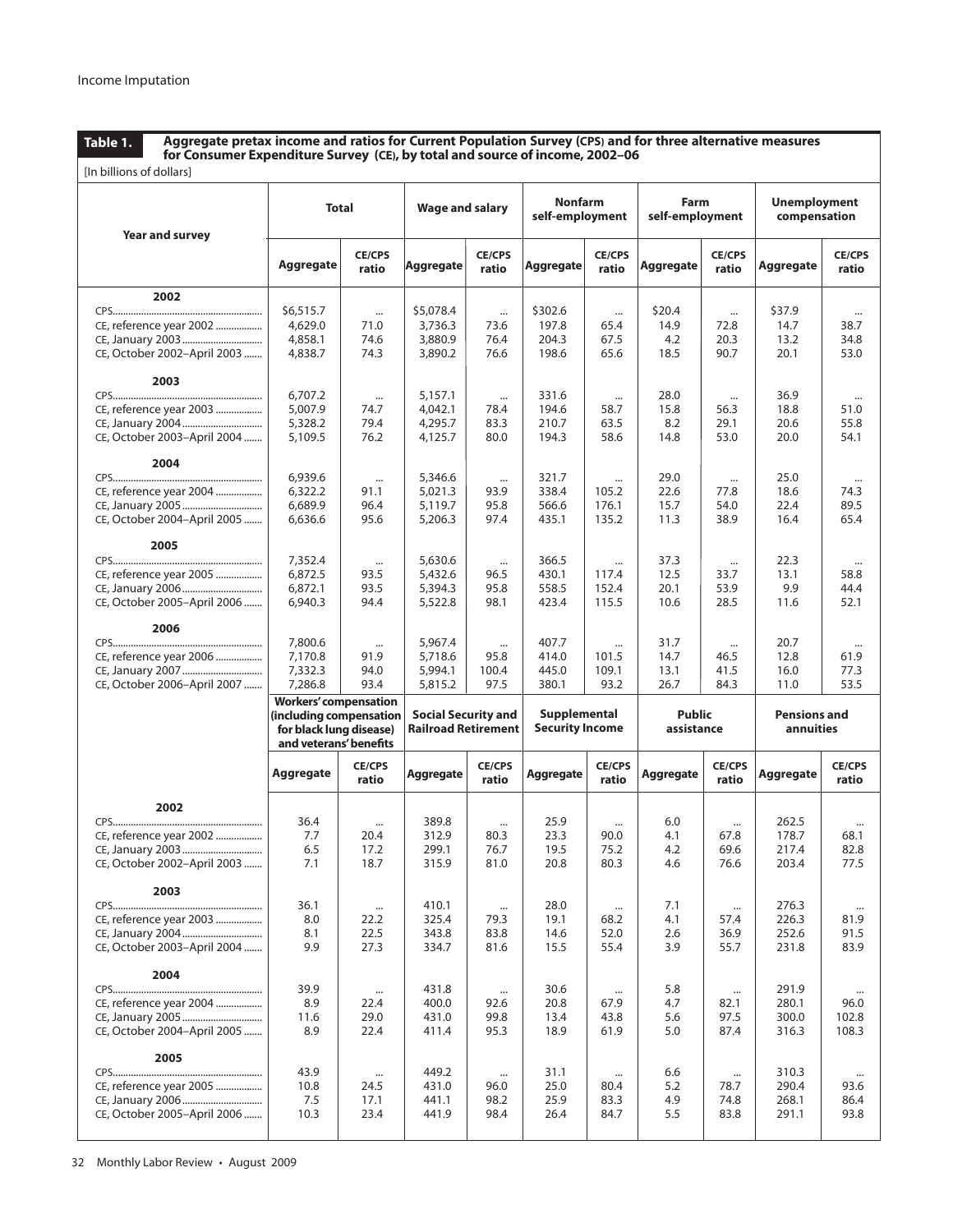**Table 1.**

**Continued—Aggregate pretax income and ratios for Current Population Survey (CPS) and for three alternative measures for Consumer Expenditure Survey (CE), by total and source of income, 2002–06**

| [In billions of dollars]                                                           |                                                                                                              |                          |                                    |                                                          |                        |                                        |                                                                    |  |                                  |                                                                                                                                                          |                                  |                                  |  |                                    |  |                                  |
|------------------------------------------------------------------------------------|--------------------------------------------------------------------------------------------------------------|--------------------------|------------------------------------|----------------------------------------------------------|------------------------|----------------------------------------|--------------------------------------------------------------------|--|----------------------------------|----------------------------------------------------------------------------------------------------------------------------------------------------------|----------------------------------|----------------------------------|--|------------------------------------|--|----------------------------------|
| Year and survey                                                                    | <b>Workers' compensation</b><br>including compensation)<br>for black lung disease)<br>and veterans' benefits |                          |                                    | <b>Social Security and</b><br><b>Railroad Retirement</b> |                        | Supplemental<br><b>Security Income</b> |                                                                    |  | <b>Public</b><br>assistance      |                                                                                                                                                          | <b>Pensions and</b><br>annuities |                                  |  |                                    |  |                                  |
|                                                                                    | Aggregate                                                                                                    | <b>CE/CPS</b><br>ratio   | <b>Aggregate</b>                   |                                                          | <b>CE/CPS</b><br>ratio | Aggregate                              | <b>CE/CPS</b><br>ratio                                             |  | Aggregate                        | ratio                                                                                                                                                    | <b>CE/CPS</b>                    | <b>Aggregate</b>                 |  | <b>CE/CPS</b><br>ratio             |  |                                  |
| 2006<br>CE, reference year 2006<br>CE, January 2007<br>CE, October 2006-April 2007 | \$41.6<br>11.8<br>8.4<br>13.5                                                                                | <br>28.4<br>20.1<br>32.4 | \$471.5<br>446.0<br>409.1<br>452.2 |                                                          |                        |                                        | \$31.6<br>$\cdots$<br>23.6<br>94.6<br>86.8<br>26.6<br>25.9<br>95.9 |  | $\cdots$<br>74.6<br>84.1<br>81.8 | \$5.6<br>5.2<br>4.9<br>5.0                                                                                                                               |                                  | $\cdots$<br>92.9<br>87.9<br>90.2 |  | \$314.9<br>283.5<br>213.6<br>302.6 |  | $\cdots$<br>90.0<br>67.8<br>96.1 |
|                                                                                    |                                                                                                              | <b>Interest</b>          |                                    | Dividends, rents, royalties,<br>and estates and trusts   |                        | <b>Child support</b>                   |                                                                    |  |                                  | <b>Accident and</b><br>temporary insurance,<br>educational assistance,<br>alimony, financial assistance,<br>and other income not<br>elsewhere classified |                                  |                                  |  |                                    |  |                                  |
|                                                                                    | Aggregate                                                                                                    | <b>CE/CPS</b><br>ratio   |                                    | Aggregate                                                |                        | <b>CE/CPS</b><br>ratio                 | Aggregate                                                          |  | <b>CE/CPS</b><br>ratio           |                                                                                                                                                          |                                  | Aggregate                        |  | <b>CE/CPS</b><br>ratio             |  |                                  |
| 2002<br>CE, reference year 2002<br>CE, January 2003<br>CE, October 2002-April 2003 | 145.4<br>36.9<br>39.8<br>41.7                                                                                | 25.4<br>27.4<br>28.7     | $\cdots$                           | 119.7<br>50.3<br>48.9<br>57.3                            |                        | $\cdots$<br>42.1<br>40.9<br>47.8       | 24.0<br>13.3<br>13.3<br>14.3                                       |  | 55.3<br>55.3<br>59.6             | $\cdots$                                                                                                                                                 |                                  | 66.7<br>38.1<br>107.0<br>46.3    |  | 57.2<br>160.5<br>69.5              |  |                                  |
| 2003<br>CE, reference year 2003<br>CE, January 2004<br>CE, October 2003-April 2004 | 148.3<br>47.9<br>38.2<br>43.4                                                                                | 32.3<br>25.7<br>29.2     | $\cdots$                           | 152.4<br>60.7<br>63.2<br>65.6                            |                        | $\cdots$<br>39.8<br>41.5<br>43.0       | 25.1<br>17.1<br>21.5<br>16.9                                       |  | 67.9<br>85.4<br>67.4             | $\cdots$                                                                                                                                                 |                                  | 70.0<br>28.0<br>48.5<br>32.9     |  | $\cdots$<br>40.0<br>69.2<br>47.0   |  |                                  |
| 2004<br>CE, reference year 2004<br>CE, January 2005<br>CE, October 2004-April 2005 | 163.2<br>59.0<br>59.0<br>49.8                                                                                | 36.2<br>36.1<br>30.5     | $\cdots$                           | 157.0<br>85.3<br>50.6<br>81.0                            |                        | $\cdots$<br>54.3<br>32.2<br>51.6       | 27.0<br>19.2<br>21.7<br>21.0                                       |  | 71.1<br>80.5<br>77.7             | $\cdots$                                                                                                                                                 |                                  | 70.2<br>43.1<br>72.6<br>55.2     |  | <br>61.4<br>103.5<br>78.6          |  |                                  |
| 2005<br>CE, reference year 2005<br>CE, October 2005-April 2006                     | 186.9<br>61.9<br>37.6<br>61.3                                                                                | 33.1<br>20.1<br>32.8     | $\cdots$                           | 169.8<br>99.9<br>45.1<br>71.9                            |                        | <br>58.8<br>26.6<br>42.3               | 26.0<br>19.2<br>17.0<br>19.6                                       |  | 73.8<br>65.4<br>75.4             |                                                                                                                                                          |                                  | 72.0<br>40.7<br>41.9<br>43.9     |  | 56.5<br>58.1<br>60.9               |  |                                  |
| 2006<br>CE, reference year 2006<br>CE, January 2007<br>CE, October 2006-April 2007 | 229.2<br>69.7<br>66.8<br>85.7                                                                                | 30.4<br>29.1<br>37.4     | $\cdots$                           | 186.7<br>106.9<br>80.1<br>109.5                          |                        | <br>57.3<br>42.9<br>58.6               | 25.4<br>22.6<br>18.1<br>21.3                                       |  | 88.9<br>71.3<br>84.0             | $\cdots$                                                                                                                                                 |                                  | 66.6<br>41.4<br>36.6<br>38.0     |  | <br>62.1<br>55.0<br>57.0           |  |                                  |

1.22, making nonfarm self-employment income the only source of income for which the CE estimate is, on average, higher than the CPS estimate.

At about 4 percent of the total, pension and annuity income is the next-largest component of total income. After imputation, the CE/CPS ratio for pension and annuity income rises by an amount that is almost equivalent to that for Social Security and Railroad Retirement income.

For 2002–03, the ratio averages just under 0.81, increasing to slightly under 0.93 for 2004–06.

None of the nine remaining income components represents as much as 2 percent of total income reported in the CE. For the CPS, however, two categories—interest income; and income from dividends, rents, royalties, and estates and trusts—each make up more than 2 percent of total income. Hence, the CE/CPS ratios for these items are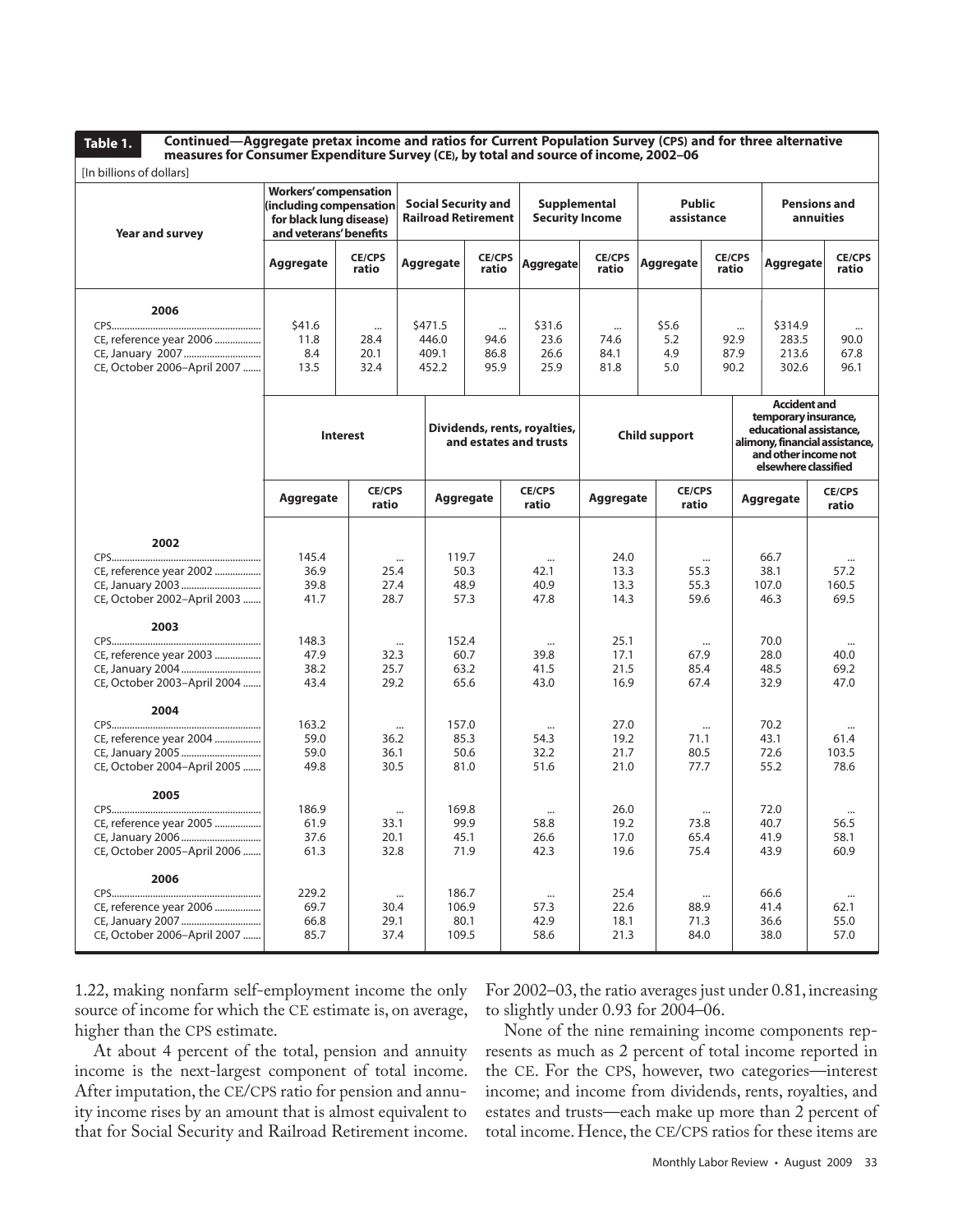fairly low, and, historically, they have been among the lowest in the published tables. In addition, interest income is one of the few components whose CE/CPS ratio does not increase appreciably after imputation: on average, the aggregate preimputation interest income estimate in the CE is about 28 percent of the CPS estimate, while, after imputation, the estimate increases about 3.5 percentage points, to just under 32 percent of the CPS estimate.

Imputation does not have a marked impact on the CE/CPS ratio for income from dividends, rents, royalties, and estates and trusts either, although the initial level of the ratio is higher than that for interest income. The ratio for 2002–03 averages midway between 0.42 and 0.43, and increases to an average of just over 0.47 after imputation.

Each of the remaining seven sources of income accounts for less than 1 percent of total income in each of the CE and the CPS. Thus, any change in the CE/CPS ratio after imputation has a tiny impact on overall aggregate income between the two surveys. In addition, the number of consumer units in the CE reporting income from these sources is often very low, particularly for the method of creating CE estimates from the second and fifth interviews from January of the next year. Hence, outlying values have a disproportionate impact on the calculated estimates.

Of the seven components still outstanding, two actually show a drop in the average ratio between 2002–03 and 2004–06. The first of these is farm self-employment income, for which the CE-CPS ratio drops almost 3 percentage points, from slightly under 54 percent to 51 percent. The other component is an amalgam of individual income sources from each survey that could be combined into the category of accident and temporary insurance, educational assistance, alimony, financial assistance, and other income not elsewhere classified. The CE/CPS ratio for this component shows an even larger change between pre- and postimputation periods, dropping from an average of about 0.74 to approximately 0.66. For both of these components, and more strikingly for the latter, the wide swings in the CE estimates across years in the second and third estimation methods are due to infrequent reports of such income, a factor that offers an explanation for the drop in the ratio.

Examining the five remaining sources of income reveals, on the one hand, that the mean CE/CPS ratio for unemployment compensation rises significantly after imputation. The CE estimate for 2002–03 averages almost 48 percent of the CPS estimate. For the 3-year period after imputation is introduced, the CE estimate rises to an average of more than 64 percent of the CPS estimate. On the other hand, for income from workers' compensation (including compensation for black lung disease) and veterans' benefits, the ratio of CE to CPS income changes very little after imputation, moving from about 0.22 to more than 0.24.

SSI is another income component for which the average ratio remains relatively stable subsequent to imputation. At a mean of about 70 percent of the CPS estimate in 2002–03, the CE estimate for SSI is the fifth highest among the components with respect to the CPS. Adding imputed SSI income to that reported by consumer units increases the CE estimate only to an average of somewhat under 74 percent of the CPS estimate during 2004–06. By contrast, child support income, a marginally smaller component of total income than SSI, exhibits a large increase in the CE/CPS ratio after imputation: the ratio averages slightly more than 0.65 for 2002–03, after which it rises to an average of well over 0.76 over the 3-year period that followed. The final and smallest source of total income, public assistance, displays the largest rise in the CE/CPS ratio after imputation began. The CE estimate averages under 61 percent of the CPS estimate in the 2 years prior to imputation, rising over the next 3 years to an average of slightly more than 86 percent of the CPS estimate, a greater-than-25-percentage-point increase.

## **The role of imputation**

The preceding examination of the change in the ratio of CE income to CPS income after CE income estimates are augmented by imputation shows only part of the picture with respect to the impact of imputation on the relationship between the two measures. This section investigates more closely the magnitude of imputation as it affects the final aggregate estimates for total income and for each source of income in the CE and the CPS over the 2004–06 period when imputation is done for both surveys.

Table 2 shows the percentage of CE and CPS aggregate income, both total and by source, accounted for by imputation for the 3 years during which it has been used in the CE. An examination of total income shows that about 37 percent of the CE aggregate is attributable to imputation, compared with about 33 percent in the CPS. On average, the percentage of imputed income in the CE has risen each year since the inception of imputation, while the percentage has remained stable in the CPS. Even though the CPS aggregates are larger than the CE aggregates and the difference between the aggregates has risen from approximately \$400 billion in 2004 to about \$530 billion in 2006, the dollar amounts imputed in the CE are uniformly larger than the amounts imputed in the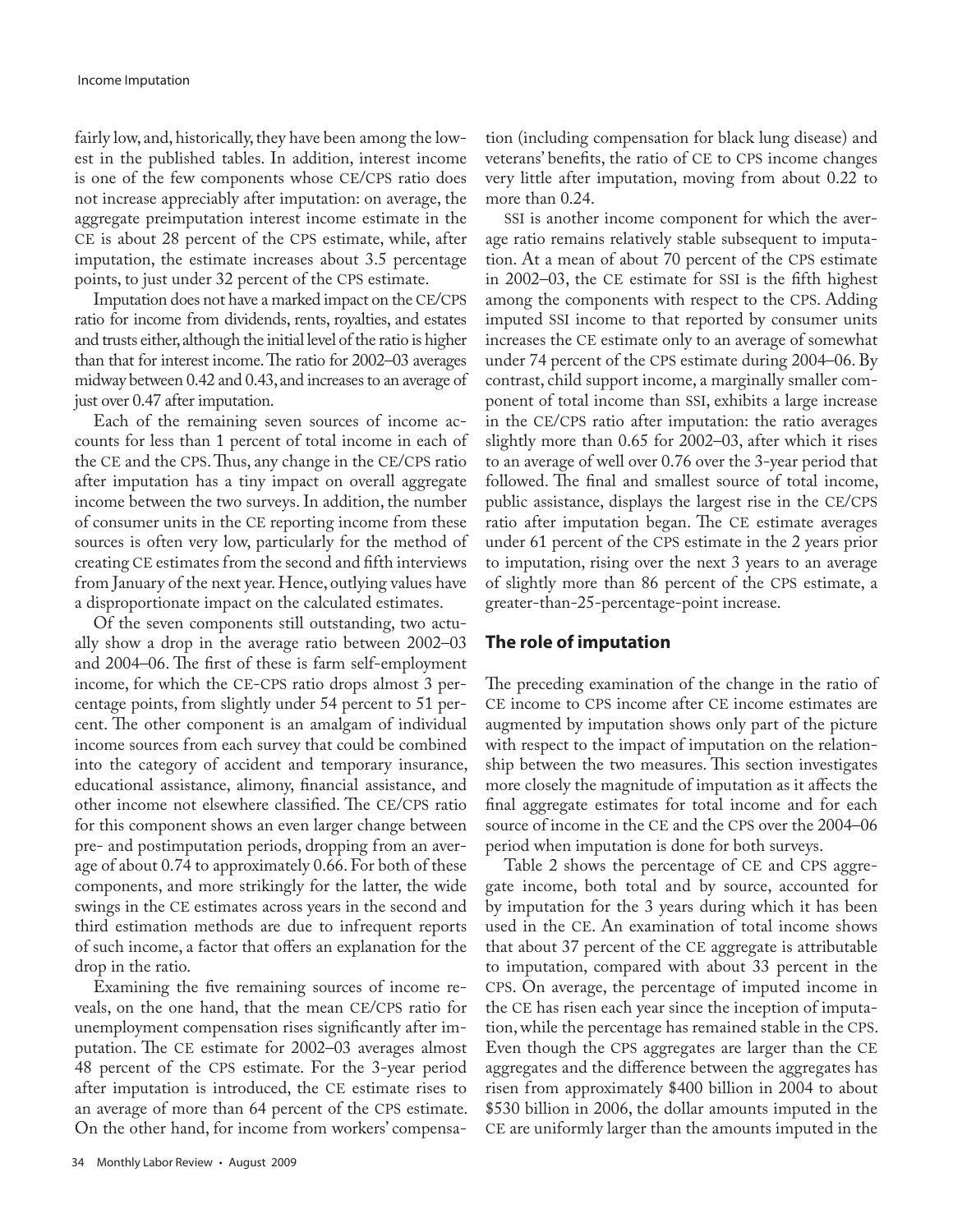**Aggregate pretax income and percent distribution, total and by reported and allocated status, by source of income, Current Population Survey (CPS) and three alternative measures of Consumer Expenditure Survey (CE), 2004–06**

| [In billions of dollars] |  |
|--------------------------|--|
|--------------------------|--|

| Year, category of income, and survey                                                             | <b>Total</b>   | Reported       | Percent<br>reported | <b>Allocated</b> | Percent<br>allocated |
|--------------------------------------------------------------------------------------------------|----------------|----------------|---------------------|------------------|----------------------|
| 2004                                                                                             |                |                |                     |                  |                      |
|                                                                                                  |                |                |                     |                  |                      |
| Total aggregate income:                                                                          | \$6,939.6      | \$4,603.6      | 66.3                | \$2,336.0        | 33.7                 |
|                                                                                                  | 6,322.2        | 3,944.6        | 62.4                | 2,377.5          | 37.6                 |
|                                                                                                  | 6,689.9        | 4,318.1        | 64.5                | 2,371.7          | 35.5                 |
|                                                                                                  | 6,636.6        | 4,274.2        | 64.4                | 2,362.3          | 35.6                 |
| Wage and salary:                                                                                 |                |                |                     |                  |                      |
|                                                                                                  | 5,346.6        | 3,672.9        | 68.7                | 1.673.8          | 31.3                 |
|                                                                                                  | 5,021.3        | 3,084.1        | 61.4                | 1,937.3          | 38.6                 |
|                                                                                                  | 5,119.7        | 3,251.8        | 63.5                | 1,868.0          | 36.5                 |
|                                                                                                  | 5,206.3        | 3,331.5        | 64.0                | 1,874.8          | 36.0                 |
| Nonfarm self-employment:                                                                         |                |                |                     |                  |                      |
|                                                                                                  | 321.7          | 183.5          | 57.0                | 138.3            | 43.0                 |
|                                                                                                  | 338.4          | 145.2          | 42.9                | 193.3            | 57.1                 |
|                                                                                                  | 566.6<br>435.1 | 261.2<br>179.9 | 46.1<br>41.3        | 305.4<br>255.2   | 53.9<br>58.7         |
|                                                                                                  |                |                |                     |                  |                      |
| Farm self-employment:                                                                            |                |                |                     |                  |                      |
|                                                                                                  | 29.0           | 12.7           | 43.9                | 16.3             | 56.1                 |
|                                                                                                  | 22.6           | 8.1            | 35.9                | 14.5             | 64.1                 |
|                                                                                                  | 15.7           | 7.5            | 48.1                | 8.1              | 51.9                 |
|                                                                                                  | 11.3           | 4.1            | 36.7                | 7.2              | 63.3                 |
| Unemployment compensation:                                                                       |                |                |                     |                  |                      |
|                                                                                                  | 25.0           | 18.7           | 74.8                | 6.3              | 25.2                 |
|                                                                                                  | 18.6           | 15.0           | 80.7                | 3.6              | 19.3                 |
|                                                                                                  | 22.4           | 13.4           | 59.9                | 9.0              | 40.1                 |
|                                                                                                  | 16.4           | 13.0           | 79.5                | 3.3              | 20.5                 |
| Workers' compensation (including compensation<br>for black lung disease) and veterans' benefits: |                |                |                     |                  |                      |
|                                                                                                  | 39.9           | 27.6           | 69.3                | 12.2             | 30.6                 |
|                                                                                                  | 8.9            | 6.6            | 73.5                | 2.4              | 26.5                 |
|                                                                                                  | 11.6           | 10.6           | 92.1                | .9               | 7.9                  |
|                                                                                                  | 8.9            | 7.1            | 79.9                | 1.8              | 20.1                 |
| Social Security and Railroad Retirement:                                                         |                |                |                     |                  |                      |
|                                                                                                  | 431.8          | 283.1          | 65.6                | 148.6            | 34.4                 |
|                                                                                                  | 400.0          | 312.4          | 78.1                | 87.7             | 21.9                 |
|                                                                                                  | 431.0          | 349.6          | 81.1                | 81.4             | 18.9                 |
|                                                                                                  | 411.4          | 329.9          | 80.2                | 81.5             | 19.8                 |
| Supplemental Security Income:                                                                    |                |                |                     |                  |                      |
|                                                                                                  | 30.6           | 21.8           | 71.2                | 8.8              | 28.7                 |
|                                                                                                  | 20.8           | 16.9           | 81.6                | 3.8              | 18.4                 |
|                                                                                                  | 13.4           | 12.0           | 89.7                | 1.4              | 10.3                 |
|                                                                                                  | 18.9           | 15.5           | 82.1                | 3.4              | 17.9                 |
| Public assistance:                                                                               |                |                |                     |                  |                      |
|                                                                                                  | 5.8            | 4.0            | 70.4                | 1.7              | 29.6                 |
|                                                                                                  | 4.7            | 3.7            | 77.4                | 1.1              | 22.6                 |
|                                                                                                  | 5.6            | 4.6            | 81.4                | 1.0              | 18.6                 |
|                                                                                                  | 5.0            | 3.8            | 74.7                | 1.3              | 25.3                 |
|                                                                                                  |                |                |                     |                  |                      |
|                                                                                                  |                |                |                     |                  |                      |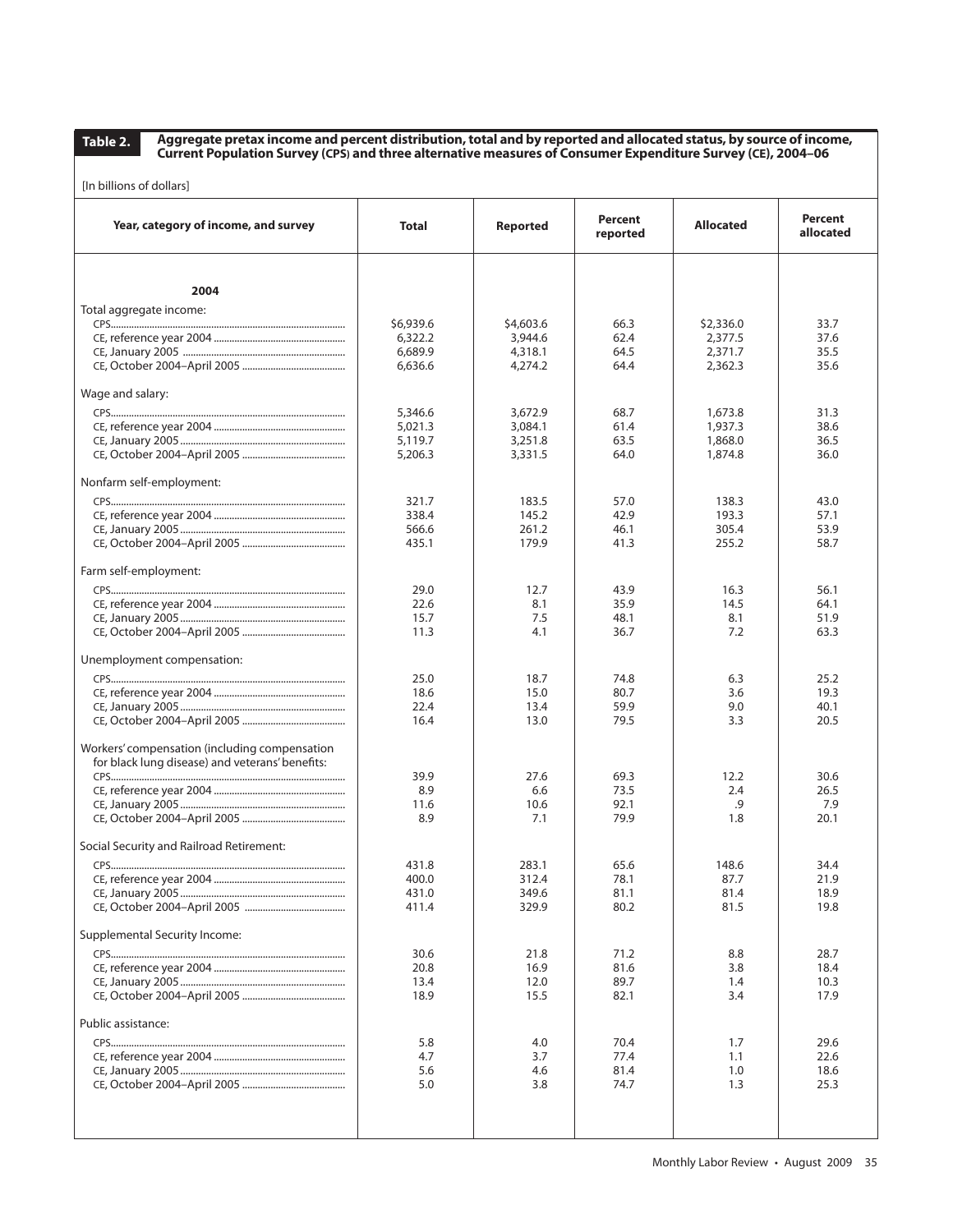**Continued—Aggregate pretax income and percent distribution, total and by reported and allocated status, by source of income, Current Population Survey (CPS) and three alternative measures of Consumer Expenditure Survey (CE), 2004–06**

| [In billions of dollars]                                                                              |                    |                    |                     |                    |                             |  |  |  |  |
|-------------------------------------------------------------------------------------------------------|--------------------|--------------------|---------------------|--------------------|-----------------------------|--|--|--|--|
| Year, category of income, and survey                                                                  | Total              | Reported           | Percent<br>reported | <b>Allocated</b>   | <b>Percent</b><br>allocated |  |  |  |  |
| Pensions and annuities:                                                                               |                    |                    |                     |                    |                             |  |  |  |  |
|                                                                                                       |                    |                    |                     |                    |                             |  |  |  |  |
|                                                                                                       | \$291.9<br>280.1   | \$193.6<br>221.4   | 66.3<br>79.0        | \$98.4<br>58.7     | 33.7<br>21.0                |  |  |  |  |
|                                                                                                       | 300.0              | 256.9              | 85.6                | 43.1               | 14.4                        |  |  |  |  |
|                                                                                                       | 316.3              | 254.5              | 80.5                | 61.8               | 19.5                        |  |  |  |  |
|                                                                                                       |                    |                    |                     |                    |                             |  |  |  |  |
| Interest:                                                                                             |                    |                    |                     |                    |                             |  |  |  |  |
|                                                                                                       | 163.2              | 41.3               | 25.3                | 121.8              | 74.7                        |  |  |  |  |
|                                                                                                       | 59.0               | 27.8               | 47.0                | 31.3               | 53.0                        |  |  |  |  |
|                                                                                                       | 59.0               | 38.8               | 65.9                | 20.1               | 34.1                        |  |  |  |  |
|                                                                                                       | 49.8               | 24.7               | 49.7                | 25.0               | 50.3                        |  |  |  |  |
| Dividends, rents, royalties, and estates and trusts:                                                  |                    |                    |                     |                    |                             |  |  |  |  |
|                                                                                                       | 157.0              |                    | 52.1                | 75.3               |                             |  |  |  |  |
|                                                                                                       | 85.3               | 81.8<br>53.7       | 62.9                | 31.6               | 47.9<br>37.1                |  |  |  |  |
|                                                                                                       | 50.6               | 34.4               | 67.9                | 16.3               | 32.1                        |  |  |  |  |
|                                                                                                       | 81.0               | 48.6               | 60.0                | 32.4               | 40.0                        |  |  |  |  |
|                                                                                                       |                    |                    |                     |                    |                             |  |  |  |  |
| Child support:                                                                                        |                    |                    |                     |                    |                             |  |  |  |  |
|                                                                                                       | 27.0               | 19.5               | 72.3                | 7.5                | 27.7                        |  |  |  |  |
|                                                                                                       | 19.2               | 16.7               | 86.8                | 2.5                | 13.2                        |  |  |  |  |
|                                                                                                       | 21.7               | 19.1               | 87.9                | 2.6                | 12.1                        |  |  |  |  |
|                                                                                                       | 21.0               | 18.9               | 89.9                | 2.1                | 10.1                        |  |  |  |  |
| Accident and temporary insurance, educational<br>assistance, alimony, financial assistance, and other |                    |                    |                     |                    |                             |  |  |  |  |
|                                                                                                       | 70.2               | 43.0               | 61.3                | 27.1               | 38.7                        |  |  |  |  |
|                                                                                                       | 43.1               | 33.3               | 77.3                | 9.8                | 22.7                        |  |  |  |  |
|                                                                                                       | 72.6               | 58.1               | 80.0                | 14.5               | 20.0                        |  |  |  |  |
|                                                                                                       | 55.2               | 42.6               | 77.1                | 12.6               | 22.9                        |  |  |  |  |
| 2005                                                                                                  |                    |                    |                     |                    |                             |  |  |  |  |
| Total aggregate:                                                                                      |                    |                    |                     |                    |                             |  |  |  |  |
|                                                                                                       |                    |                    |                     |                    |                             |  |  |  |  |
|                                                                                                       | 7,352.2            | 5,026.8<br>4,322.3 | 68.4<br>62.9        | 2,325.7<br>2,550.1 | 31.6<br>37.1                |  |  |  |  |
|                                                                                                       | 6,872.5<br>6,872.1 | 4,332.7            | 63.0                | 2,539.4            | 37.0                        |  |  |  |  |
|                                                                                                       | 6,940.3            | 4,405.6            | 63.5                | 2,534.6            | 36.5                        |  |  |  |  |
|                                                                                                       |                    |                    |                     |                    |                             |  |  |  |  |
| Wage and salary:                                                                                      |                    |                    |                     |                    |                             |  |  |  |  |
|                                                                                                       | 5,630.6            | 4,002.1            | 71.1                | 1,628.4            | 28.9                        |  |  |  |  |
|                                                                                                       | 5,432.6            | 3,376.8            | 62.2                | 2,055.8            | 37.8                        |  |  |  |  |
|                                                                                                       | 5,394.3            | 3,400.0            | 63.0                | 1,994.5            | 37.0                        |  |  |  |  |
|                                                                                                       | 5,522.8            | 3,493.0            | 63.2                | 2,029.8            | 36.8                        |  |  |  |  |
| Nonfarm self-employment:                                                                              |                    |                    |                     |                    |                             |  |  |  |  |
|                                                                                                       | 366.5              | 216.4              | 59.1                | 150.1              | 41.0                        |  |  |  |  |
|                                                                                                       | 430.1              | 187.7              | 43.6                | 242.4              | 56.4                        |  |  |  |  |
|                                                                                                       | 558.5              | 229.6              | 41.1                | 328.9              | 58.9                        |  |  |  |  |
|                                                                                                       | 423.4              | 181.0              | 42.8                | 242.3              | 57.2                        |  |  |  |  |
| Farm self-employment:                                                                                 |                    |                    |                     |                    |                             |  |  |  |  |
|                                                                                                       | 37.3               | 13.7               | 36.7                | 23.6               | 63.3                        |  |  |  |  |
|                                                                                                       | 12.5               | 2.2                | 17.7                | 10.3               | 82.3                        |  |  |  |  |
|                                                                                                       | 20.1               | 12.1               | 60.1                | 8.0                | 39.9                        |  |  |  |  |
|                                                                                                       | 10.6               | 6.2                | 57.9                | 4.5                | 42.1                        |  |  |  |  |
| Unemployment compensation:                                                                            |                    |                    |                     |                    |                             |  |  |  |  |
|                                                                                                       |                    |                    |                     |                    |                             |  |  |  |  |
|                                                                                                       | 22.3<br>13.1       | 17.0<br>11.1       | 76.2<br>84.6        | 5.3<br>2.0         | 23.8<br>15.4                |  |  |  |  |
|                                                                                                       | 9.9                | 6.5                | 65.7                | 3.4                | 34.3                        |  |  |  |  |
|                                                                                                       | 11.6               | 9.4                | 80.6                | 2.3                | 19.4                        |  |  |  |  |
|                                                                                                       |                    |                    |                     |                    |                             |  |  |  |  |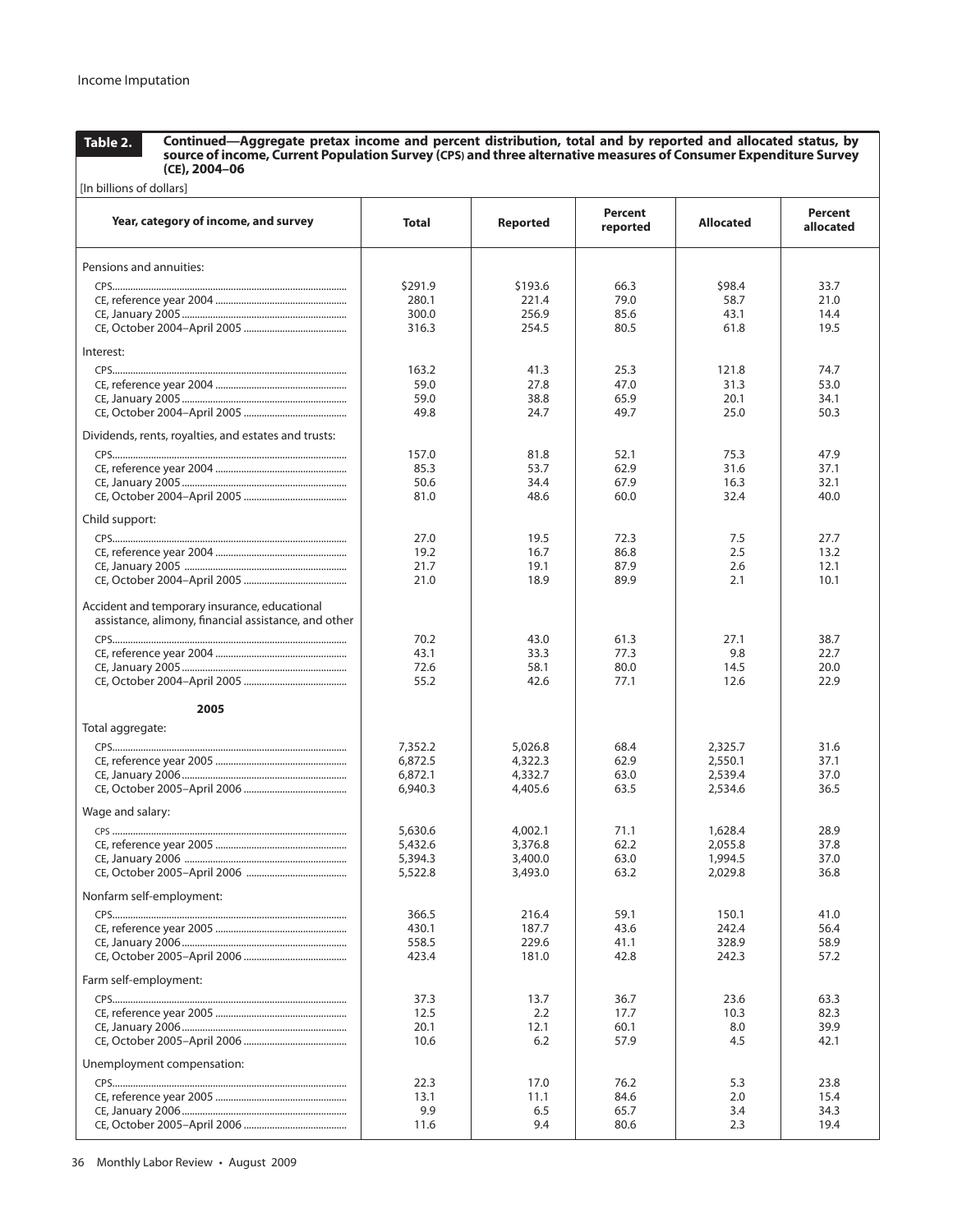**Continued—Aggregate pretax income and percent distribution, total and by reported and allocated status, by source of income, Current Population Survey (CPS) and three alternative measures of Consumer Expenditure Survey (CE), 2004–06**

| [In billions of dollars]                                                                              |                |              |                     |                  |                      |  |  |  |  |
|-------------------------------------------------------------------------------------------------------|----------------|--------------|---------------------|------------------|----------------------|--|--|--|--|
| Year, category of income, and survey                                                                  | <b>Total</b>   | Reported     | Percent<br>reported | <b>Allocated</b> | Percent<br>allocated |  |  |  |  |
| Workers' compensation (including compensation for                                                     |                |              |                     |                  |                      |  |  |  |  |
| black lung disease) and veterans' benefits:                                                           |                |              |                     |                  |                      |  |  |  |  |
|                                                                                                       | \$43.9         | \$30.3       | 69.0                | \$13.6           | 31.1                 |  |  |  |  |
|                                                                                                       | 10.8           | 8.4          | 77.8                | 2.4              | 22.2                 |  |  |  |  |
|                                                                                                       | 7.5<br>10.3    | 7.5<br>7.6   | 99.4<br>74.2        | (1)<br>2.6       | .6<br>25.8           |  |  |  |  |
|                                                                                                       |                |              |                     |                  |                      |  |  |  |  |
| Social Security and Railroad Retirement:                                                              |                |              |                     |                  |                      |  |  |  |  |
|                                                                                                       | 449.2          | 301.8        | 67.2                | 147.5            | 32.8                 |  |  |  |  |
|                                                                                                       | 431.0          | 341.0        | 79.1                | 90.1             | 20.9                 |  |  |  |  |
|                                                                                                       | 441.1<br>441.9 | 351.8        | 79.8                | 89.3<br>101.6    | 20.2                 |  |  |  |  |
|                                                                                                       |                | 340.3        | 77.0                |                  | 23.0                 |  |  |  |  |
| Supplemental Security Income:                                                                         |                |              |                     |                  |                      |  |  |  |  |
|                                                                                                       | 31.1           | 22.7         | 73.1                | 8.4              | 26.9                 |  |  |  |  |
|                                                                                                       | 25.0           | 20.5         | 81.8                | 4.5              | 18.2                 |  |  |  |  |
|                                                                                                       | 25.9<br>26.4   | 23.5<br>20.5 | 90.5<br>77.6        | 2.5<br>5.9       | 9.5<br>22.4          |  |  |  |  |
|                                                                                                       |                |              |                     |                  |                      |  |  |  |  |
| Public assistance:                                                                                    |                |              |                     |                  |                      |  |  |  |  |
|                                                                                                       | 6.6            | 5.0          | 76.4                | 1.6              | 23.6                 |  |  |  |  |
|                                                                                                       | 5.2            | 4.2          | 80.4                | 1.0              | 19.6                 |  |  |  |  |
|                                                                                                       | 4.9<br>5.5     | 4.2<br>4.5   | 84.1                | .8               | 15.9                 |  |  |  |  |
|                                                                                                       |                |              | 81.7                | 1.0              | 18.3                 |  |  |  |  |
| Pensions and annuities:                                                                               |                |              |                     |                  |                      |  |  |  |  |
|                                                                                                       | 310.3          | 211.4        | 68.1                | 98.8             | 31.9                 |  |  |  |  |
|                                                                                                       | 290.4          | 229.5        | 79.0                | 60.9             | 21.0                 |  |  |  |  |
|                                                                                                       | 268.1          | 223.2        | 83.2                | 44.9             | 16.8                 |  |  |  |  |
|                                                                                                       | 291.1          | 224.9        | 77.3                | 66.2             | 22.7                 |  |  |  |  |
| Interest:                                                                                             |                |              |                     |                  |                      |  |  |  |  |
|                                                                                                       | 186.9          | 54.8         | 29.3                | 132.1            | 70.7                 |  |  |  |  |
|                                                                                                       | 61.9           | 29.6         | 47.8                | 32.4             | 52.2                 |  |  |  |  |
|                                                                                                       | 37.6           | 12.7         | 33.6                | 25.0             | 66.4                 |  |  |  |  |
|                                                                                                       | 61.3           | 26.1         | 42.7                | 35.1             | 57.3                 |  |  |  |  |
| Dividends, rents, royalties, and estates and trusts:                                                  |                |              |                     |                  |                      |  |  |  |  |
|                                                                                                       | 169.8          | 87.3         | 51.4                | 82.5             | 48.6                 |  |  |  |  |
|                                                                                                       | 99.9           | 63.7         | 63.8                | 36.2             | 36.2                 |  |  |  |  |
|                                                                                                       | 45.1           | 22.3         | 49.5                | 22.8             | 50.5                 |  |  |  |  |
|                                                                                                       | 71.9           | 45.7         | 63.6                | 26.2             | 36.4                 |  |  |  |  |
| Child support:                                                                                        |                |              |                     |                  |                      |  |  |  |  |
|                                                                                                       | 26.0           | 19.5         | 75.0                | 6.5              | 25.0                 |  |  |  |  |
|                                                                                                       | 19.2           | 17.7         | 92.0                | 1.5              | 8.0                  |  |  |  |  |
|                                                                                                       | 17.0           | 14.8         | 87.0                | 2.2              | 13.0                 |  |  |  |  |
|                                                                                                       | 19.6           | 17.7         | 90.4                | 1.9              | 9.6                  |  |  |  |  |
| Accident and temporary insurance, educational<br>assistance, alimony, financial assistance, and other |                |              |                     |                  |                      |  |  |  |  |
|                                                                                                       | 72.0           | 44.7         | 62.0                | 27.3             | 38.0                 |  |  |  |  |
|                                                                                                       | 40.7           | 30.0         | 73.9                | 10.6             | 26.1                 |  |  |  |  |
|                                                                                                       | 41.9           | 24.8         | 59.2                | 17.1             | 40.8                 |  |  |  |  |
|                                                                                                       | 43.9           | 28.7         | 65.3                | 15.3             | 34.7                 |  |  |  |  |
| See note at end of table.                                                                             |                |              |                     |                  |                      |  |  |  |  |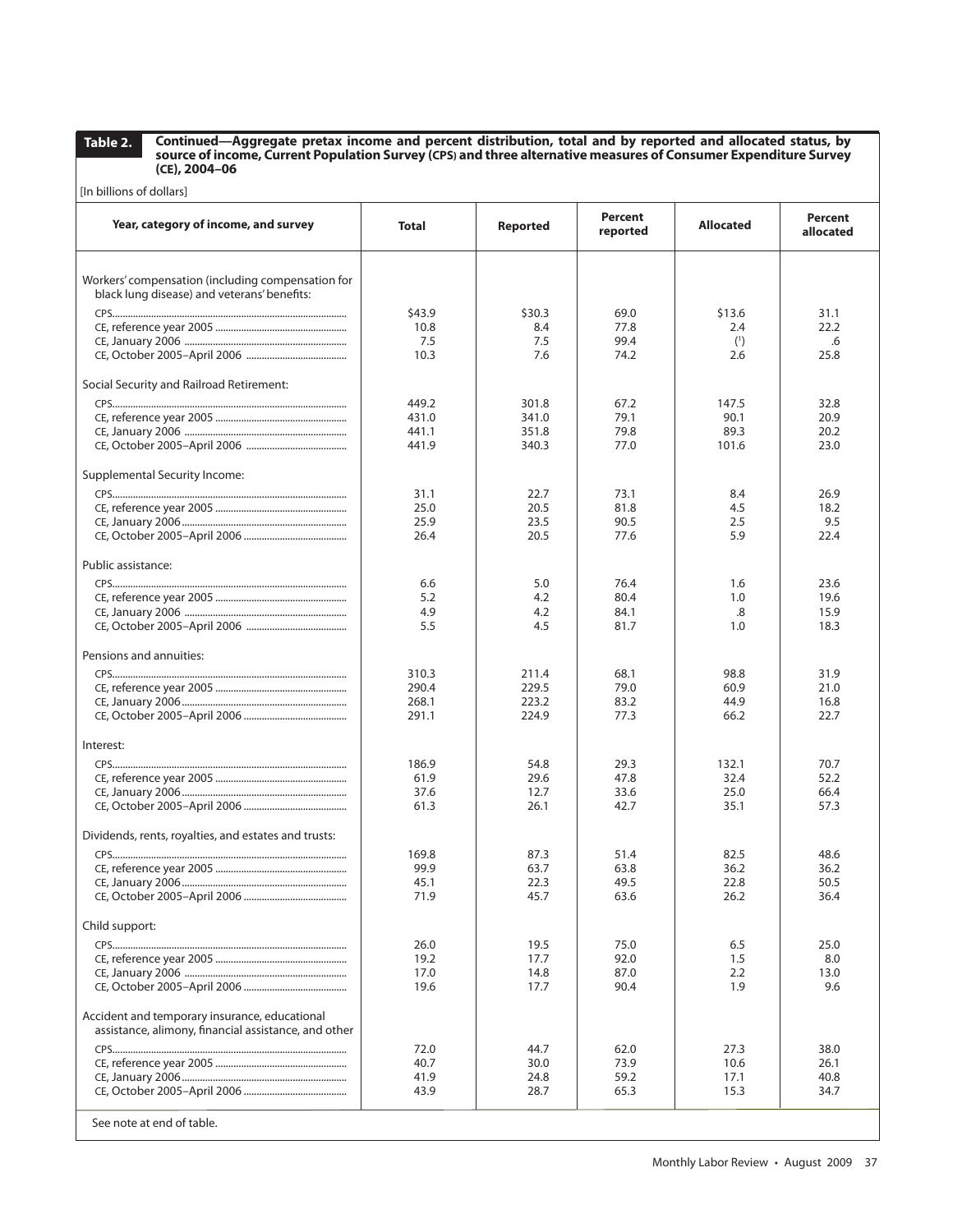[In billions of dollars]

**Table 2.**

**Continued—Aggregate pretax income and percent distribution, total and by reported and allocated status, by source of income, Current Population Survey (CPS) and three alternative measures of Consumer Expenditure Survey (CE), 2004–06**

| Year, category of income, and survey                                                             | Total        | <b>Reported</b> | Percent<br>reported | <b>Allocated</b> | Percent<br>allocated |
|--------------------------------------------------------------------------------------------------|--------------|-----------------|---------------------|------------------|----------------------|
| 2006                                                                                             |              |                 |                     |                  |                      |
| Total aggregate income:                                                                          |              |                 |                     |                  |                      |
|                                                                                                  | \$7,800.6    | \$5,226.9       | 67.0                | \$2,573.7        | 33.0                 |
|                                                                                                  | 7,170.8      | 4,354.7         | 60.7                | 2,816.2          | 39.3                 |
|                                                                                                  | 7,332.3      | 4,435.1         | 60.5                | 2,897.3          | 39.5                 |
|                                                                                                  | 7,286.8      | 4,492.4         | 61.7                | 2,794.4          | 38.3                 |
| Wage and salary income:                                                                          | 5,967.4      | 4,163.5         | 69.8                | 1,803.9          | 30.2                 |
|                                                                                                  | 5,718.6      | 3,447.2         | 60.3                | 2.271.5          | 39.7                 |
|                                                                                                  | 5,994.1      | 3,685.0         | 61.5                | 2,309.1          | 38.5                 |
|                                                                                                  | 5,815.2      | 3,566.6         | 61.3                | 2.248.7          | 38.7                 |
| Nonfarm self-employment:                                                                         |              |                 |                     |                  |                      |
|                                                                                                  | 407.7        | 227.3           | 55.7                | 180.4            | 44.2                 |
|                                                                                                  | 414.0        | 144.9           | 35.0                | 269.1            | 65.0                 |
|                                                                                                  | 445.0        | 109.7           | 24.7                | 335.3            | 75.3                 |
|                                                                                                  | 380.1        | 132.8           | 34.9                | 247.3            | 65.1                 |
| Farm self-employment:                                                                            |              |                 |                     |                  |                      |
|                                                                                                  | 31.7         | 15.6            | 49.1                | 16.2             | 51.0                 |
|                                                                                                  | 14.7         | 5.1             | 34.3                | 9.7              | 65.7                 |
|                                                                                                  | 13.1         | 2.8             | 21.4                | 10.3             | 78.6                 |
|                                                                                                  | 26.7         | 17.5            | 65.6                | 9.2              | 34.4                 |
| Unemployment compensation:                                                                       |              |                 |                     |                  |                      |
|                                                                                                  | 20.7         | 15.4            | 74.6                | 5.2              | 25.4                 |
|                                                                                                  | 12.8<br>16.0 | 9.5<br>10.5     | 74.2<br>65.7        | 3.3<br>5.5       | 25.8<br>34.3         |
|                                                                                                  | 11.0         | 8.2             | 74.4                | 2.8              | 25.6                 |
|                                                                                                  |              |                 |                     |                  |                      |
| Workers' compensation (including compensation for<br>black lung disease) and veterans' benefits: |              |                 |                     |                  |                      |
|                                                                                                  | 41.6         | 28.7            | 69.0                | 12.9             | 31.0                 |
|                                                                                                  | 11.8         | 8.4             | 71.4                | 3.4              | 28.6                 |
|                                                                                                  | 8.4          | 4.7             | 55.6                | 3.7              | 44.4                 |
|                                                                                                  | 13.5         | 10.4            | 77.1                | 3.1              | 22.9                 |
| Social Security and Railroad Retirement:                                                         | 471.5        |                 |                     |                  |                      |
|                                                                                                  | 446.0        | 312.7<br>345.5  | 66.3<br>77.5        | 158.8<br>100.6   | 33.7<br>22.5         |
|                                                                                                  | 409.1        | 309.2           | 75.6                | 99.9             | 24.4                 |
|                                                                                                  | 452.2        | 349.9           | 77.4                | 102.3            | 22.6                 |
| Supplemental Security Income:                                                                    |              |                 |                     |                  |                      |
|                                                                                                  | 31.6         | 23.7            | 74.8                | 8.0              | 25.2                 |
|                                                                                                  | 23.6         | 18.9            | 80.0                | 4.7              | 20.0                 |
|                                                                                                  | 26.6         | 22.5            | 84.6                | 4.1              | 15.4                 |
|                                                                                                  | 25.9         | 21.2            | 82.1                | 4.6              | 17.9                 |
| Public assistance:                                                                               |              |                 |                     |                  |                      |
|                                                                                                  | 5.6<br>5.2   | 4.1<br>4.1      | 74.5<br>78.9        | 1.4<br>1.1       | 25.5<br>21.1         |
|                                                                                                  | 4.9          | 2.8             | 56.7                | 2.1              | 43.3                 |
|                                                                                                  | 5.0          | 3.8             | 75.4                | 1.2              | 24.6                 |
| Pensions and annuities:                                                                          |              |                 |                     |                  |                      |
|                                                                                                  | 314.9        | 212.0           | 67.3                | 102.9            | 32.7                 |
|                                                                                                  | 283.5        | 221.1           | 78.0                | 62.4             | 22.0                 |
|                                                                                                  | 213.6        | 160.8           | 75.3                | 52.9             | 24.7                 |
|                                                                                                  | 302.6        | 228.1           | 75.4                | 74.5             | 24.6                 |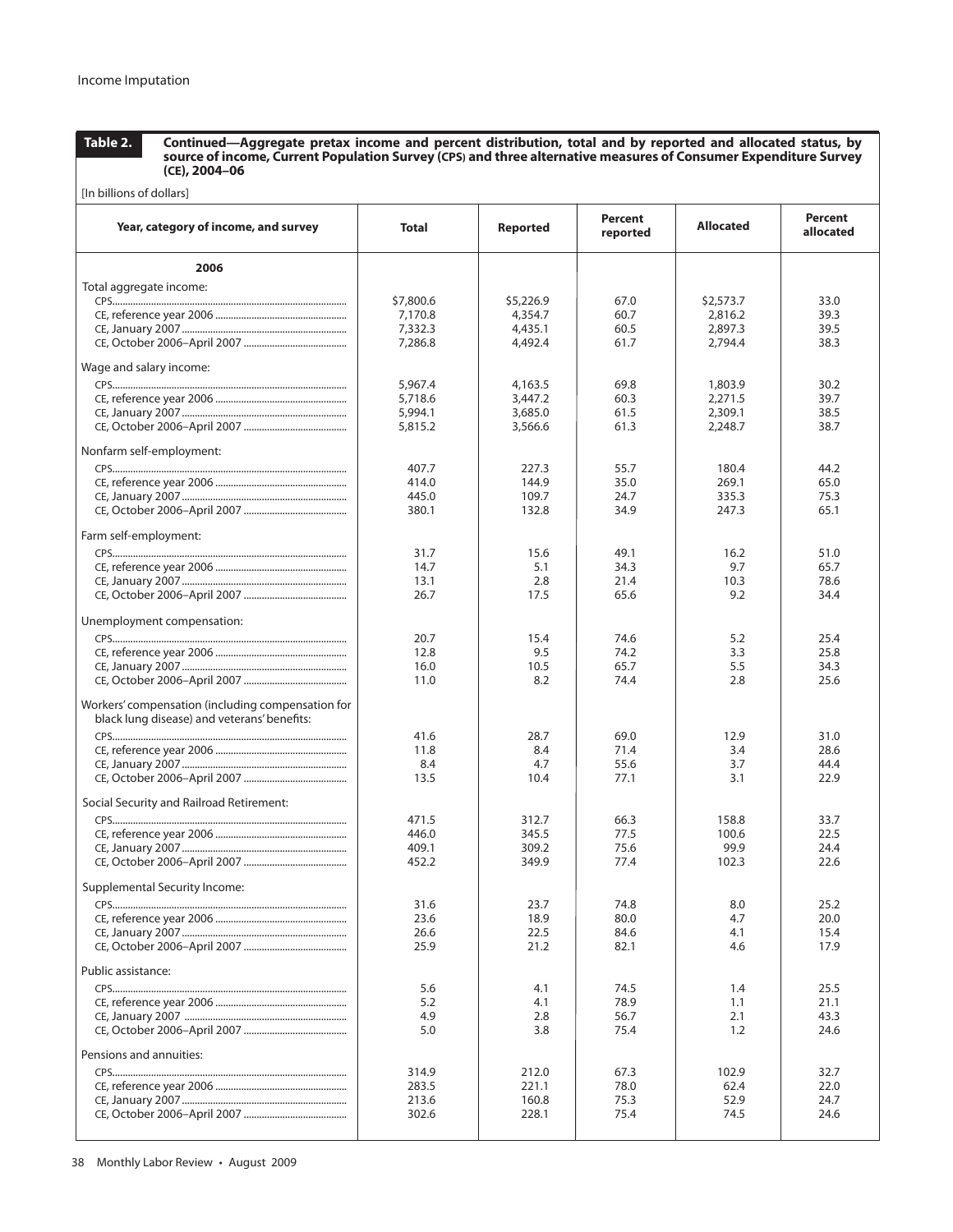[In billions of dollars]

**Continued—Aggregate pretax income and percent distribution, total and by reported and allocated status, by source of income, Current Population Survey (CPS) and three alternative measures of Consumer Expenditure Survey (CE), 2004–06**

| Year, category of income, and survey                                                                 | <b>Total</b> | <b>Reported</b> | <b>Percent</b><br>reported | <b>Allocated</b> | Percent<br>allocated |
|------------------------------------------------------------------------------------------------------|--------------|-----------------|----------------------------|------------------|----------------------|
| Interest:                                                                                            |              |                 |                            |                  |                      |
|                                                                                                      | \$229.2      | \$67.0          | 29.2                       | \$162.1          | 70.7                 |
|                                                                                                      | 69.7         | 31.0            | 44.5                       | 38.7             | 55.5                 |
|                                                                                                      | 66.8         | 26.9            | 40.3                       | 39.9             | 59.7                 |
|                                                                                                      | 85.7         | 40.8            | 47.6                       | 44.9             | 52.4                 |
| Dividends, rents, royalties, and estates and trusts:                                                 |              |                 |                            |                  |                      |
|                                                                                                      | 186.7        | 94.8            | 50.8                       | 91.9             | 49.2                 |
|                                                                                                      | 106.9        | 71.1            | 66.5                       | 35.8             | 33.5                 |
|                                                                                                      | 80.1         | 57.3            | 71.6                       | 22.8             | 28.4                 |
|                                                                                                      | 109.5        | 67.6            | 61.7                       | 41.9             | 38.3                 |
| Child support:                                                                                       |              |                 |                            |                  |                      |
|                                                                                                      | 25.4         | 18.2            | 71.6                       | 7.2              | 28.5                 |
|                                                                                                      | 22.6         | 20.4            | 90.6                       | 2.1              | 9.4                  |
|                                                                                                      | 18.1         | 15.7            | 86.6                       | 2.4              | 13.4                 |
|                                                                                                      | 21.3         | 19.3            | 90.6                       | 2.0              | 9.4                  |
| Accident and temporary insurance, educational<br>assistance, alimony, financial assistance and other |              |                 |                            |                  |                      |
|                                                                                                      | 66.6         | 43.8            | 65.8                       | 22.8             | 34.2                 |
|                                                                                                      | 41.4         | 27.5            | 66.6                       | 13.8             | 33.4                 |
|                                                                                                      | 36.6         | 27.3            | 74.7                       | 9.3              | 25.3                 |
|                                                                                                      | 38.0         | 26.2            | 68.9                       | 11.8             | 31.1                 |
| $1$ Less than 0.1.                                                                                   |              |                 |                            |                  |                      |

CPS and the difference in imputed aggregate income has risen from about \$35 billion in 2004 to around \$260 billion in 2006.

As noted earlier, wage and salary income is the predominant component of total income, so the contribution of imputation to aggregate wages and salaries essentially matched the contribution to total income. Imputation is a bigger factor in the CE estimates than the CPS estimates, in terms of both the percentage of the estimate and the actual dollar value. In 2004, 37.0 percent of CE wages and salaries are a result of imputation, and the percentage rises to 37.2 percent in 2005 and 39.0 percent in 2006. Over the same 3 years, imputation accounts for about 30.1 percent of CPS wages and salaries. Wages and salaries imputed in the CE exceed those imputed in the CPS by about \$220 billion for 2004, rising to about \$475 billion in 2006.

The two components of total income representing retirement income show remarkably similar patterns with respect to the effect of imputation, both internally and in relation to the CPS. Though starting from a lower level, the average percentage of imputed income represented in the CE estimates for Social Security and Railroad Retirement income and for income from pensions and annuities increases each year from 2004 to 2006. For the former component, the percentage goes from 20.2 percent to 23.2 percent; for the latter component, it rises from 18.3 percent to 23.8 percent. Nonresponse appears to have been less of an issue for the CE than for the CPS, because the CPS is seen to have imputed, on average, 33.6 percent of Social Security and Railroad Retirement income and 32.8 percent of pensions and annuities over the 3-year span. With one exception, the income directly reported by respondents is \$30 billion to \$55 billion more for Social Security and \$10 billion to \$60 billion more for pensions and annuities in the CE than in the CPS.

More than one-half of the CE estimates for nonfarm self-employment income are derived from imputation. As with the sources of income mentioned in the previous two paragraphs, the average percentage of imputed income rises each year, but there is a sizable 11-percentage-point increase, from 57.5 percent to 68.5 percent, between 2005 and 2006. Imputation in the CPS averages 42.7 percent over the 3-year period. The amount imputed in the CE estimates is significantly greater than the amount imputed in the CPS each year, although, seemingly paradoxically, the average difference is smallest, at just over \$103 billion,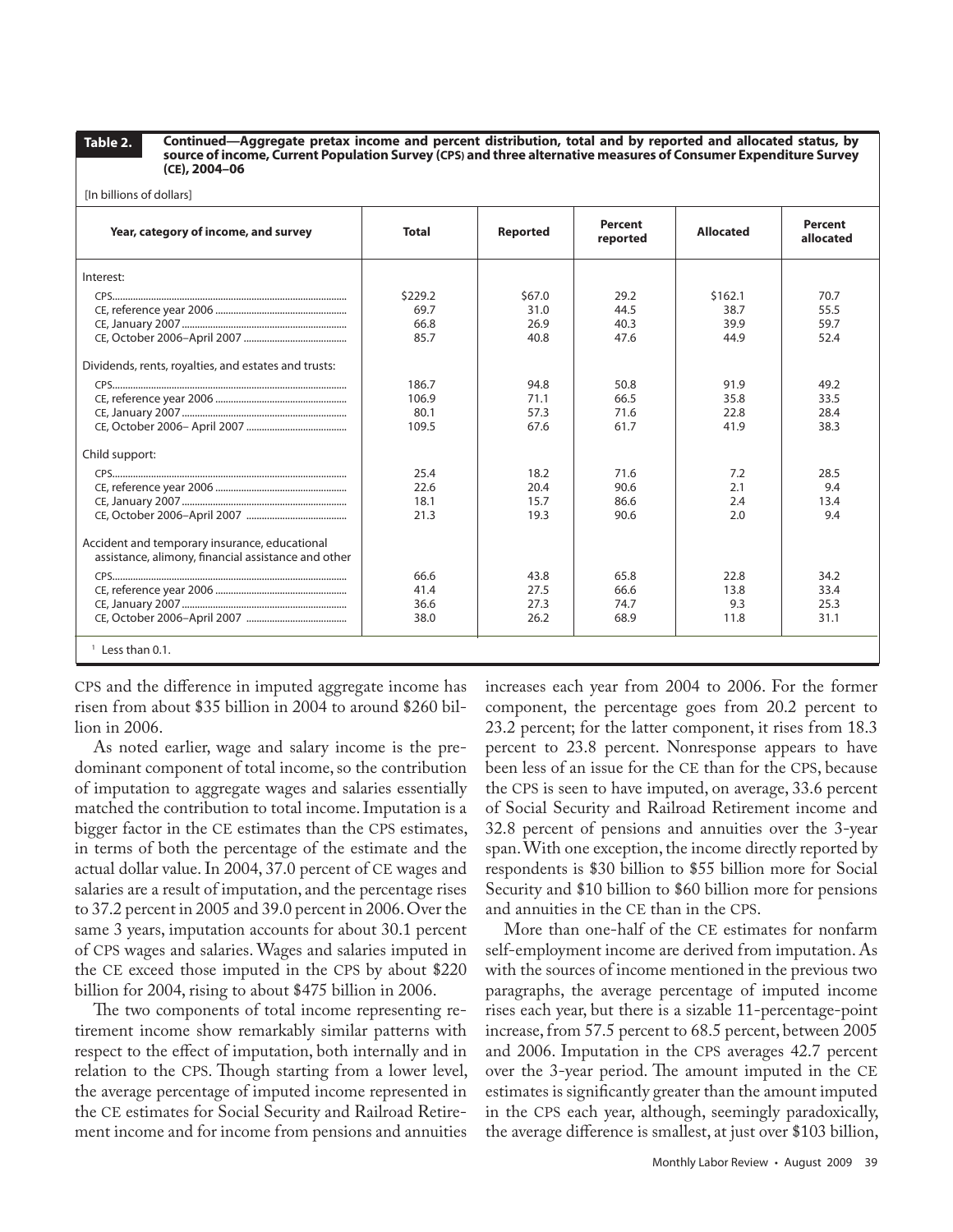in 2006, the year in which imputed income makes up the largest proportion of the CE estimate.

Interest income and, to a lesser degree, income from dividends, rents, royalties, and estates and trusts show wildly different response patterns between the CE and the CPS. The percentage of imputed income incorporated into the CE estimates for interest income has varied from 45.8 percent in 2004, to 58.6 percent in 2005, to 55.9 percent in 2006. The change in the percentage from year to year is attributable to swings in the percentage of income imputed in the CE estimate that is derived from January interviews only. The CPS derives an average of 72.0 percent of its annual estimates from imputation, and the actual dollar amounts imputed dwarf the amounts of imputed interest income in the CE by \$100 billion to \$120 billion.

The average percentage of imputed income for CE dividends, rents, royalties, and estates and trusts over the 2004–06 period peaks in 2005 at 41.0 percent and then drops the next year to 33.4 percent, the lowest of all 3 years. In 2004, imputed income makes up 36.4 percent of this category. CPS estimates for dividends, rents, royalties, and estates and trusts are composed of a higher percentage of imputed income—on average, about 48.6 percent—than is any CE estimate produced for the same period, with one exception: the 2005 CE estimate based on January 2006 interviews. In actual dollar amounts, the CPS uniformly imputes much higher amounts than does the CE, regardless of the way CE income is measured: on average, \$83.2 billion dollars are imputed annually in the CPS, compared with \$29.6 billion in the CE.

Turning to the two components whose CE/CPS ratios fall after imputation is instituted reveals that the first—farm self-employment income—shows average percentages of CE imputed income rivaling the levels for nonfarm self-employment income. For both 2004 and 2006, almost 60 percent of CE farm self-employment income originates as a result of imputation, slightly more than the 54.8 percent of the farm self-employment income estimate imputed in 2005. The CPS imputes about \$10 billion more of farm self-employment income than the CE imputes annually, although, as a percentage of the total, the CE and the CPS imputations differ by less than 2 percentage points (58.0 percent and 56.8 percent, respectively).

Imputation constitutes a much smaller proportion of CE income for the second category: accident and temporary insurance, educational assistance, alimony, financial assistance, and other income not elsewhere classified. The average percentage of imputed income for this category ranges from 21.9 percent in 2004 to 33.9 percent in 2005.

40 Monthly Labor Review • August 2009

The amount of income imputed by the CPS for the same category averages twice as much (\$25.7 billion compared with \$12.8 billion) as the amount imputed in the CE across all of the years examined. As a proportion of the total, imputed income makes up 37 percent in the CPS and 28.6 percent in the CE.

Over the 2004–06 period, the annual average percentages of income imputed for unemployment compensation in the CE are fairly low and stable: 26.6 percent in 2004, 23.0 percent in 2005, and 28.6 percent in 2006. However, a closer examination of the imputation percentages for each method of selecting CE observations shows that imputation is much more prevalent when January interviews alone are used, adding up to 6 percentage points to the average. Overall, the percentages imputed in the CE and the CPS are similar, differing from about 1 to 3 percentage points across the years studied.

For the category of workers' compensation (including compensation for black lung disease) and veterans' benefits, tracking the average percentages imputed in the CE is somewhat misleading. In 2004 and 2005, the average percentages of income imputed are 18.2 percent and 16.2 percent, respectively. The average percentage almost doubles in 2006, to 32.0 percent. These results are due almost solely to the relative paucity of imputation in estimates based on January interviews. In 2005, barely any income from this source—0.6 percent—is imputed for January 2006 interviews. For the estimate based on interviews during the period from October 2005 to April 2006, the percentage imputed is 25.8 percent, and for the estimate based on the publication methodology, 22.2 percent results from imputation. In 2004, the situation is similar, though not so extreme. The respective percentages imputed are 26.5 percent (publication method), 20.1 percent (October 2004–April 2005), and 7.9 percent ( January 2005). A complete reversal of this pattern occurs in 2006, with the percentage imputed for January 2007 interviews leaping to 44.4 percent while the percentages for the publication method and the October 2006–April 2007 interviews are 28.6 percent and 22.9 percent, respectively, comparable to the rates posted in the earlier 2 years. Imputation in the CPS accounts for about 30.9 percent of such income, compared with 24.4 percent of income derived for the latter two methods in the CE.

On average, the percentages of SSI imputed in the CE are the second lowest of any component of total income. Although imputed income makes up an increasing share of the total each year of the period examined, the overall rise is small, going from 15.5 percent in 2004 to 17.8 percent in 2006. CPS percentages of imputed income are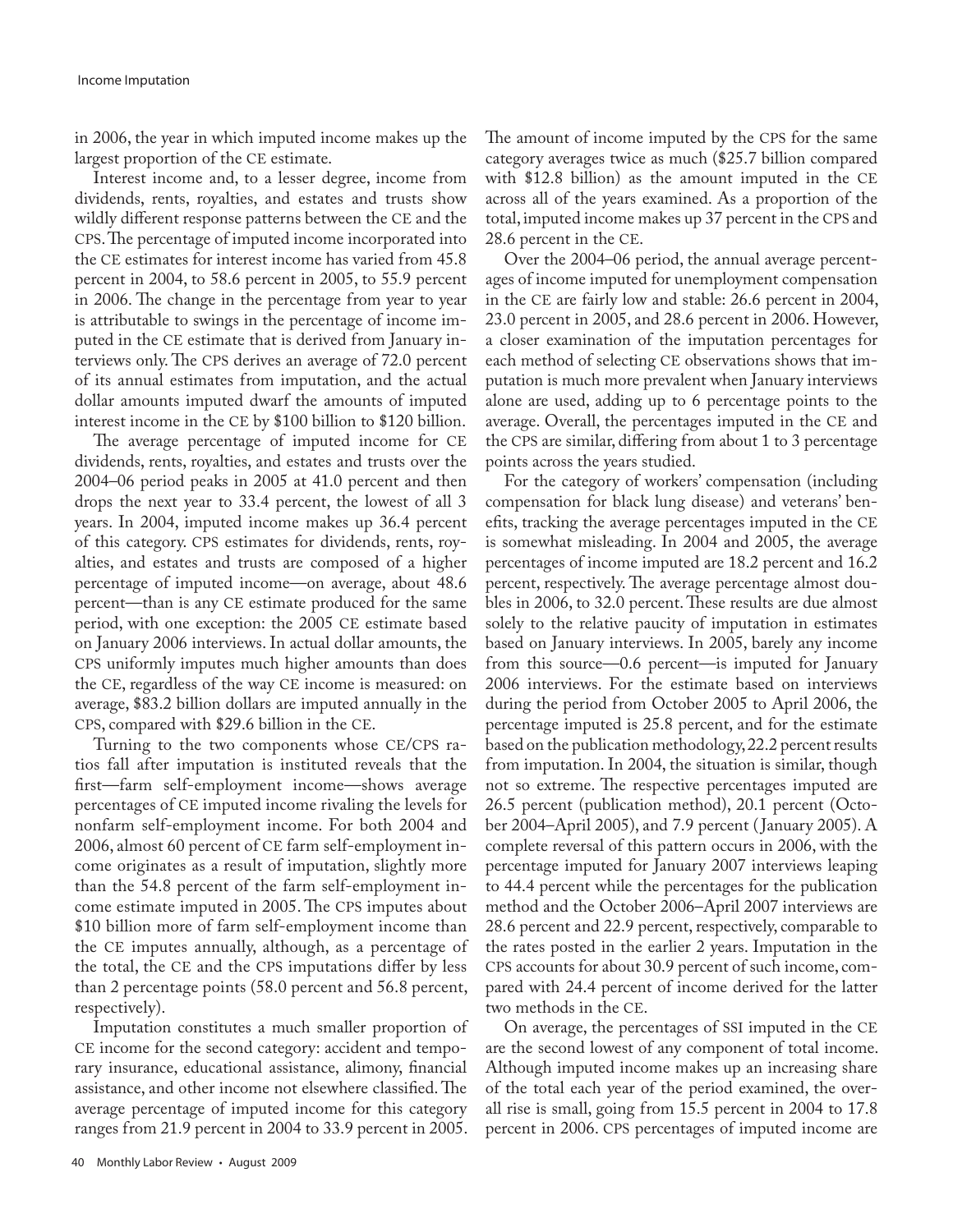about 10 points higher than those in the CE (26.9 percent, compared with 16.7 percent), with actual dollar values imputed running more than twice as high as the CE's (\$8.4 billion, compared with \$3.9 billion).

Imputation in the CE for income from public assistance shows the interyear variability exhibited by other components, such as accident and temporary insurance, educational assistance, alimony, financial assistance, and other income not elsewhere classified, as well as interest income. The average percentage imputed swings from 22.2 percent in 2004, down to 17.9 percent in 2005, and then up to 29.7 percent in 2006. As with these other sources, the variability in the case of income from public assistance can be traced to changes in percentages imputed for January interviews. The percentage of income resulting from imputation in the CPS is greater than that of the CE for the first 2 years of the period, but lower than the CE's estimate for the final year.

The final component of total income, child support, shows both the lowest and most consistent average percentages of imputed income as a share of the total of any component of income in the CE. In 2005, only 10.2 percent of child support income—the lowest average percentage of the three years examined—is obtained via imputation. The highest percentage, only about 1.6 percentage points greater than the lowest, is 11.8 percent of the total, registered in 2004. The CPS imputes a much higher percentage of child support over the period, an average of 27.1 percent, more than 3 times as much, on average, in dollar terms: \$7.1 billion, as opposed to \$2.1 billion.

WITH THE RELEASE OF 2004 DATA from the Consumer Expenditure Survey (CE), the BLS began implementing imputation for missing responses to income questions. The multistage procedure produced multiple imputed values for each missing observation. To assess how well

these imputation routines performed, estimates of aggregate income based on both reported and imputed values were compared with estimates calculated from the Current Population Survey (CPS) for the years 2002–06. This period covered the 2 years prior to the introduction of imputation and the 3 years following.

Because of methodological differences between the CE and the CPS, three alternative measures of CE income were derived for comparison with the CPS. On average, prior to imputation CE estimates for total money income before taxes were about 75 percent of the CPS aggregate. After imputation, CE estimates rose to about 95 percent of the CPS estimate. An examination of individual sources of income reveals that, in general, imputation has brought CE estimates closer to CPS estimates, although significant disparities remain between the estimates for many of the smaller components. On the basis of these results, further refinements to the CE income questions and imputation procedures are expected.

The analysis presented in this article has used the Annual Social and Economic Supplement (ASEC) of the CPS as a benchmark to which CE Interview Survey aggregates are compared. The Census Bureau, in its turn, evaluates the quality of ASEC estimates through comparison studies with other independent sources of income. In a similar vein, Daniel Weinberg has cited studies comparing CPS income data with national and State income data from the Bureau of Economic Analysis, with income data from the Census Bureau's Survey of Income and Program Participation, and with earnings data from the Internal Revenue Service.<sup>9</sup> Also, Bruce Webster has compared median household income and earnings estimates for 2004 and 2005 from the American Community Survey with CPS data.<sup>10</sup> Comparing CE income estimates with these alternative sources, in addition to continuing work with the CPS, offers further avenues for analyzing the quality of CE income data.  $\Box$ 

#### **Notes**

ACKNOWLEDGMENT: Thanks go to Carmen DeNovas-Walt and Edward Welniak of the Income Surveys Branch of the U.S. Census Bureau for providing the CPS income data and reviewing the manuscript of this article.

<sup>1</sup> For a comprehensive review and analysis of comparisons between CE and PCE expenditure estimates, see Thesia I. Garner, George Janini, William Passero, Laura Paszkiewicz, and Mark Vendemia, "The CE and the PCE: a comparison," *Monthly Labor Review*, September 2006, pp. 20–46.

<sup>2</sup> A consumer unit consists of (1) all members of a particular household who are related by blood, marriage, adoption, or some other legal arrangement; (2) a person living alone or sharing a household with others or living as a roomer in a private home or lodging house or in permanent living quarters in a hotel or motel, but who is financially independent; or (3) two or more

persons living together who use their incomes to make joint expenditure decisions. Financial independence is determined by spending behavior with regard to the three major expense categories: housing, food, and other living expenses. To be considered financially independent, the respondent must be financially responsible for at least two of the three major expenditure categories, either entirely or in part.

<sup>3</sup> See Thesia I. Garner and Laura Blanciforti, "Household Income Reporting: An Analysis of U. S. Consumer Expenditure Survey Data," *Journal of Official Statistics*, March 1994, pp. 69–91, for more details.

<sup>4</sup> Geoffrey D. Paulin and David L. Ferraro, "Imputing income in the Consumer Expenditure Survey," *Monthly Labor Review*, December 1994, pp. 23–31.

<sup>5</sup> Roderick J. A. Little and Donald B. Rubin, *Statistical Analysis with Missing Data* (New York, John Wiley and Sons, 1987), cited in Paulin and